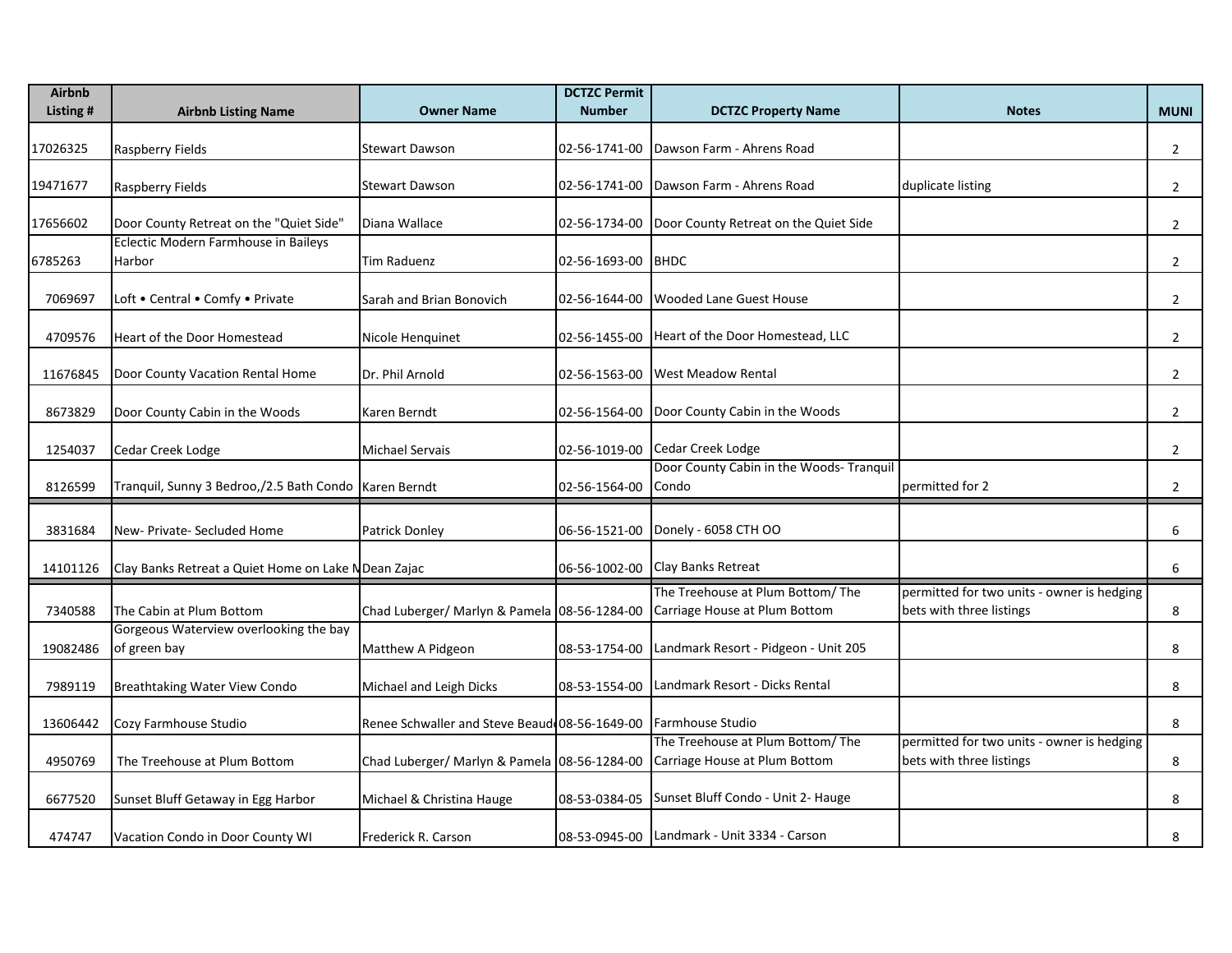|          | Renovated! 2 Bedroom/1 ba Family           |                                                    |                       |                                           |                                            |   |
|----------|--------------------------------------------|----------------------------------------------------|-----------------------|-------------------------------------------|--------------------------------------------|---|
| 12896781 | <b>Friendly Resort</b>                     | Scott & Wendy Schultz                              | 08-53-1626-00         | Landmark Resort - Schultz                 | permitted for 2                            | 8 |
|          | <b>Newly Updated! 2 Bed/1 Ba Family</b>    |                                                    |                       |                                           |                                            |   |
| 19190730 | <b>Friendly Resort</b>                     | Scott & Wendy Schultz                              | 08-53-1626-00         | Landmark Resort - Schultz                 | permitted for 2                            | 8 |
|          |                                            |                                                    |                       | Landmark Resort - Our Piece of the Door - |                                            |   |
| 13479701 | Our Piece of the Door                      | Roby Onan                                          | 08-53-1652-00         | Onan #3224                                |                                            | 8 |
|          | Gorgeous Waterview 2 Bedroom 1 Bath        |                                                    |                       | Landmark Resort-Unit 307- Island Winds    |                                            |   |
| 14613779 | Condo!                                     | Island Winds LLC - Kristin Van Dris: 08-53-1671-00 |                       | <b>ILLC</b>                               |                                            | 8 |
|          |                                            |                                                    |                       |                                           |                                            |   |
| 16662817 | Cottage on the Bay                         | Elizabeth & Mario Bernardi                         | 08-56-0841-00         | Cottage on the Bay - Bernardi             |                                            | 8 |
|          | Cozy 1 Bedroom 1 Bath Condo with           |                                                    |                       | Landmark Resort - Units 1225 -1220 -      |                                            |   |
| 16213355 | Waterview!                                 | Christopher and Sara Spencer                       | 08-53-1686-00         | Spencer                                   | permitted for 2                            | 8 |
|          |                                            |                                                    |                       | Landmark Resort - Units 1225 -1220 -      |                                            |   |
| 16462773 | Relaxing 1 Bedroom 1 Bathroom Condo        | Christopher and Sara Spencer                       | 08-53-1686-00         | Spencer                                   | permitted for 2                            | 8 |
|          |                                            |                                                    |                       | Landmark Resort- Beautiful Water View     |                                            |   |
| 1595111  | <b>Beautiful Waterview Condo</b>           | Kathlyn Geracie                                    | 08-53-1689-00         | Condo                                     |                                            | 8 |
|          |                                            |                                                    |                       | Landmark Resort Unit 2317 - Leaf House    |                                            |   |
| 16751564 | Leaf House Door County                     | Sean and Cami Wright                               | 08-53-1699-00         | Door County                               |                                            | 8 |
|          | Relaxing Waterfront Door County Lake       |                                                    |                       |                                           |                                            |   |
| 15399898 | House                                      | Brianne & Barry Tegel                              | 08-56-1707-00         | Door County Lake House Tegel              |                                            | 8 |
|          | Relaxing Nostalgic Log Home "Green Apple   |                                                    |                       |                                           |                                            |   |
| 16987204 | Lodge"                                     | Patricia Culliton                                  | 08-56-1715-00         | Green Apple Lodge                         |                                            | 8 |
|          | Egg Harbor Cottage on the Waters of        |                                                    |                       |                                           |                                            |   |
|          | 17748137 Green Bay                         | Patti Jo Hedeen                                    |                       | 08-55-0302-00 Sunset on Bay Shore         |                                            | 8 |
|          |                                            |                                                    |                       |                                           |                                            |   |
|          | 17527605 2 Bed 2 Bath Condo w/ Pool Access | Will Pflum                                         |                       | 08-53-1684-00 Landmark Resort Pflum       |                                            | 8 |
|          |                                            |                                                    |                       | The Treehouse at Plum Bottom/The          | permitted for two units - owner is hedging |   |
| 8163799  | The Cottage at Plum Bottom                 | Chad Luberger/ Marlyn & Pamela 08-56-1284-00       |                       | Carriage House at Plum Bottom             | bets with three listings                   | 8 |
|          | Remodeled 1 Bed 1 Bath ADA Condo w/        |                                                    |                       | Landmark Resort - Door County Getaways-   |                                            |   |
| 18286289 | Wood View                                  | <b>Brian Wiegland</b>                              | 08-53-1688-00         | Wiegand                                   | permitted for 4 units                      | 8 |
|          |                                            |                                                    |                       |                                           |                                            |   |
| 19123032 | <b>O.B.P. Kornerstone Unit</b>             | Claire & Frank Murphy                              | 08-59-1233-00         | <b>Off the Beaten Path</b>                | permitted for 4 units                      | 8 |
|          |                                            |                                                    |                       |                                           |                                            |   |
| 19120828 | O.B.P. Wildside Unit                       | Claire & Frank Murphy                              | 08-59-1233-00         | Off the Beaten Path                       | permitted for 4 units                      | 8 |
|          |                                            |                                                    |                       |                                           |                                            |   |
| 19117481 | <b>O.B.P. Baliwick Unit</b>                | Claire & Frank Murphy                              | 08-59-1233-00         | Off the Beaten Path                       | permitted for 4 units                      | 8 |
|          |                                            |                                                    |                       |                                           |                                            |   |
| 19119678 | <b>O.B.P. Bunck Unit</b>                   | Claire & Frank Murphy                              | 08-59-1233-00         | Off the Beaten Path                       | permitted for 4 units                      | 8 |
|          | Serene 1 Bed 1 Bath Condo w/ Woods         |                                                    |                       | Landmark Resort - Door County Getaways-   |                                            |   |
| 18287078 | View                                       | <b>Brian Wiegland</b>                              | 08-53-1688-00 Wiegand |                                           | permitted for 4 units                      | 8 |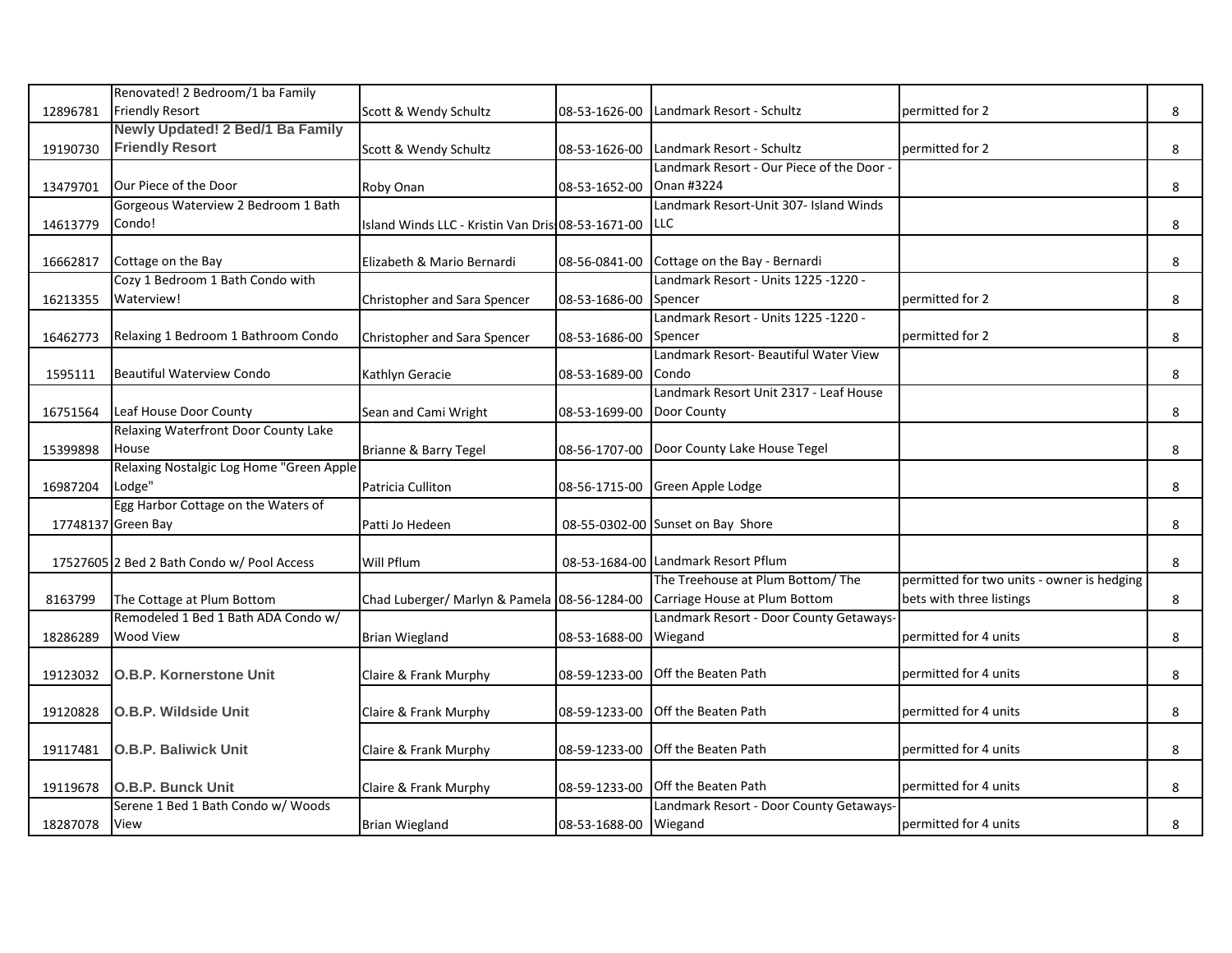|          | 1 Bed 1 Bath Condo Close to Pool and                |                                    |               |                                              |                                       |   |
|----------|-----------------------------------------------------|------------------------------------|---------------|----------------------------------------------|---------------------------------------|---|
| 18324472 | Amenities                                           | Susan & Richard Geils              | 08-53-1716-00 | Landmark Geils                               |                                       | 8 |
|          |                                                     |                                    |               | Awesome Sunset Condo - Ridgewood             |                                       |   |
| 17121280 | Awesome Sunset Condo                                | <b>Christine Crowley</b>           | 09-53-0549-00 | Condo 5                                      |                                       | 9 |
|          |                                                     |                                    |               |                                              |                                       |   |
| 19113075 | Awesome Sunset Condo TOO                            | Claire & Frank Murphy              | 09-53-1445-00 | Awesome Sunset Condo TOO                     |                                       | 9 |
| 13589290 | Egg Harbor Log Cabin                                | Karen Berndt                       |               | Egg Harbor Log Cabin                         |                                       | 9 |
|          |                                                     |                                    | 09-56-1646-00 |                                              |                                       |   |
| 13812976 | Egg Harbor Bluffwood House                          | Claire & Frank Murphy              | 09-56-1232-00 | <b>Blluffwood House</b>                      |                                       | 9 |
|          |                                                     |                                    |               |                                              |                                       |   |
| 7324007  | The Pink House                                      | Sandra DeLegge                     | 09-56-1545-00 | The Pink House                               |                                       | 9 |
|          |                                                     |                                    |               |                                              |                                       |   |
| 9602336  | Downstown Sunset View Apartment                     | <b>Kathy Navis</b>                 | 09-53-1576-00 | <b>Sunset View Apartment</b>                 | permitted for 2                       | 9 |
|          |                                                     |                                    |               |                                              |                                       |   |
| 525258   | Quiaint Cozy A-Frame in Door County                 | Tim & Kristin Mahoney              | 09-56-1308-00 | Quaint Cozy A-Frame                          |                                       | 9 |
| 11512240 | Gorgeous View ~ Walk to Town                        | <b>Melanie and Richard Parsons</b> | 09-53-1609-00 | Ridgewood Bluff Condo - Parson               |                                       | 9 |
|          |                                                     |                                    |               |                                              |                                       |   |
| 17170132 | Cape Cod Style 3 Bedroom                            | Alpine                             | 09-51-0318-00 | Alpine                                       |                                       | 9 |
|          | Cape Cod-Style 1 Bdrm Cottage in Egg                |                                    |               |                                              |                                       |   |
| 17184189 | Harbor, WI                                          | Alpine                             | 09-51-0318-00 | Alpine                                       |                                       | 9 |
|          | True Door County - Four Bedroom/2                   |                                    |               |                                              |                                       |   |
| 17746266 | <b>Bathroom Home</b>                                | Alpine                             | 09-51-0318-00 | Alpine                                       |                                       | 9 |
|          | True Door County - 2 Bedroom/1                      |                                    |               |                                              |                                       |   |
| 17744343 | <b>Bathroom Home</b>                                | Alpine                             | 09-51-0318-00 | Alpine                                       |                                       | 9 |
|          | Door County - 2 Bedroom/1 Bathroom<br>Home on Water |                                    |               | Alpine                                       |                                       |   |
| 17748572 | True Door County - 3 Bedroom/2                      | Alpine                             | 09-51-0318-00 |                                              |                                       | 9 |
| 17745387 | <b>Bathroom Home</b>                                | Alpine                             | 09-51-0318-00 | Alpine                                       |                                       | 9 |
|          | Village Cottage- close to shops, dining, &          |                                    |               |                                              |                                       |   |
| 16911381 | water                                               | A Village Cottage LLC              | 09-55-0735-00 | A Village Cottage LLC                        | permitted for 2                       | 9 |
|          | Village Cottage - walkable to waterfront            |                                    |               |                                              |                                       |   |
| 16542621 | and town                                            | A Village Cottage LLC              | 09-55-0735-00 | A Village Cottage LLC                        | permitted for 2                       | 9 |
|          |                                                     |                                    |               |                                              |                                       |   |
| 15922477 | Treehouse Appartment                                | Kathy Navis                        | 09-53-1576-00 | <b>Sunset View Apartment</b>                 | permitted for 2                       | 9 |
|          |                                                     |                                    |               |                                              |                                       |   |
| 13282955 | 4th of July week in Door County                     |                                    |               |                                              | meadow ridge timeshare no information | 9 |
| 17097048 | Meadow Ridge Door County -                          | Peri Jackson                       |               | 09-59-1717-00 Meadow Ridge Timeshare Jackson |                                       | 9 |
|          |                                                     |                                    |               |                                              |                                       |   |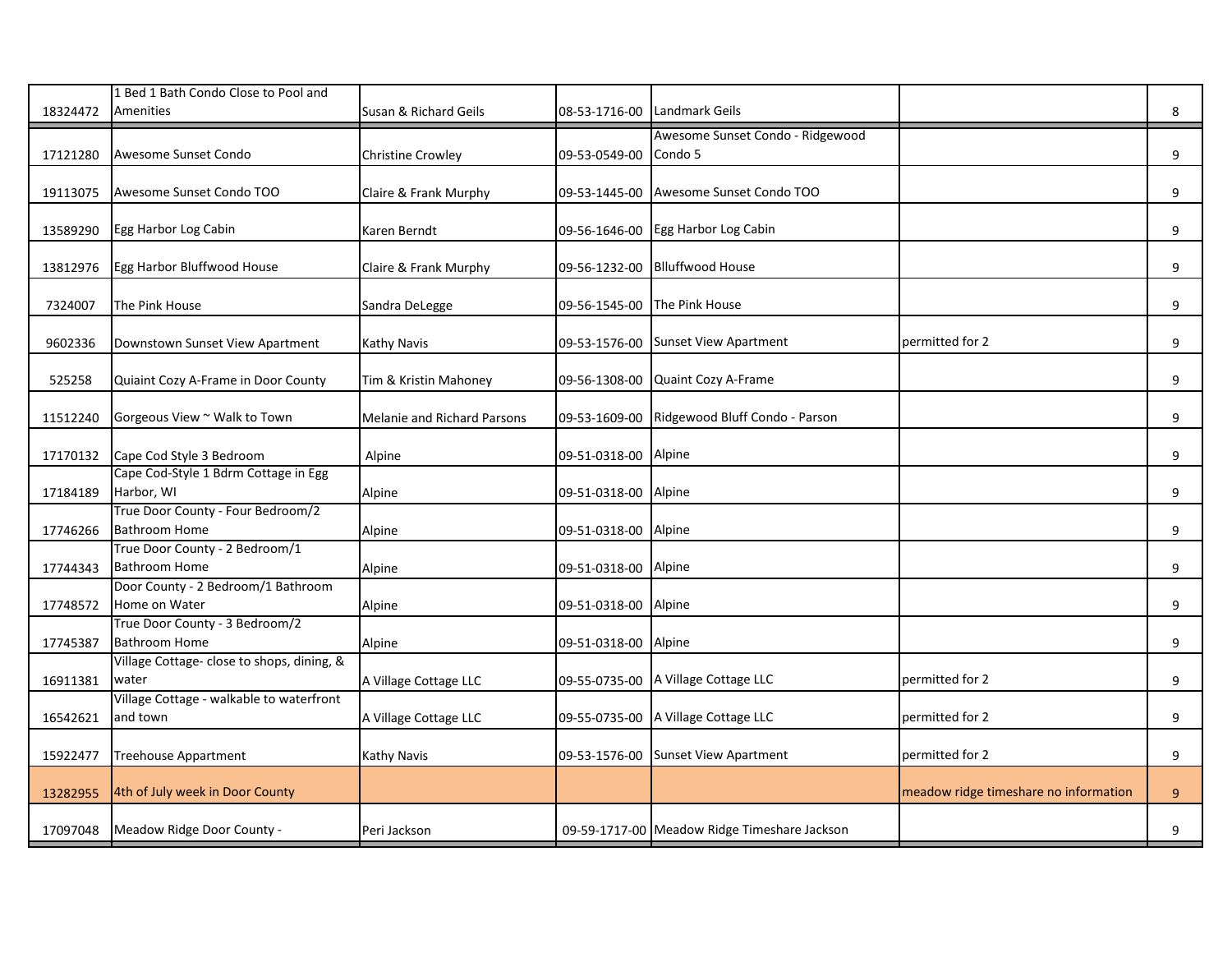|          | Peninsula Park and Island View - 3      |                                |               |                                         |                               |    |
|----------|-----------------------------------------|--------------------------------|---------------|-----------------------------------------|-------------------------------|----|
| 15152902 | bedroom house                           | James Lindbloom                | 11-56-1558-00 | Peninsula Park and Island View          | permitted for 2               | 11 |
|          |                                         |                                |               |                                         |                               |    |
| 7746988  | #1 Peninsula Park and Island View       | James Lindbloom                | 11-56-1558-00 | Peninsula Park and Island View          | permitted for 2               | 11 |
|          |                                         |                                |               |                                         |                               |    |
| 7833318  | #2 Peninsula Park and Island View       | James Lindbloom                | 11-56-1558-00 | Peninsula Park and Island View          | permitted for 2               | 11 |
|          |                                         |                                |               |                                         |                               |    |
| 13769377 | <b>Hollis House</b>                     | Daniel & Lori Schwefel         | 11-56-1659-00 | <b>Hollis House</b>                     |                               | 11 |
|          |                                         |                                |               |                                         |                               |    |
|          |                                         |                                |               |                                         |                               |    |
| 13549163 | <b>Rustic Elegance</b>                  | Daniel & Laurel Simons         | 11-56-1656-00 | Elegant Home in Ephraim                 |                               | 11 |
|          |                                         |                                |               |                                         |                               |    |
| 15634038 | Brookpoint Condo 2 BR, 2 BA             | Karen Berndt                   | 12-53-1681-00 | Brook Point Condo #5- Berndt            |                               | 12 |
|          |                                         |                                |               |                                         |                               |    |
| 18941540 | <b>Ellmann House</b>                    | <b>Steve Ellmann</b>           | 12-56-0369-00 | <b>Ellman House</b>                     |                               | 12 |
|          |                                         |                                |               |                                         |                               |    |
| 10015145 | Lawler Guest House                      | Greg and Dan Lawler            | 12-56-1573-00 | <b>Lawler Guest House</b>               |                               | 12 |
|          |                                         |                                |               |                                         |                               |    |
|          |                                         |                                |               |                                         |                               |    |
| 5123586  | Relax & Refocus at Hesed House          | Jerry & Jane Noskowiak         | 12-56-1446-00 | <b>Hesed House</b>                      |                               | 12 |
|          |                                         |                                |               |                                         |                               |    |
| 19030700 | The Retreat on Fish Creek the Lowers    | Fish Creek Cottages LLC        | 12-56-1690-06 | Cottages on Fish Creek, The             |                               | 12 |
|          |                                         |                                |               |                                         |                               |    |
| 19034615 | The Retreat on Fish Creek the Uppers    | <b>Fish Creek Cottages LLC</b> | 12-56-1690-06 | Cottages on Fish Creek, The             |                               | 12 |
|          |                                         |                                |               |                                         |                               |    |
| 5278540  | Irish Hospitality in Fish Creek WI      | Megan O'Meara                  | 12-54-0685-00 | O'Meara's Cottage Loft                  |                               | 12 |
|          |                                         |                                |               |                                         |                               |    |
| 19551785 | <b>Bluff House</b>                      | Cookery, Inc.                  | 12-55-0122-00 | <b>Cookerty Lodging</b>                 | permitted for 3               | 12 |
|          |                                         |                                |               |                                         |                               |    |
|          |                                         |                                |               |                                         |                               |    |
| 1894636  | Cedar Creek Lodge II                    | <b>Michael Servais</b>         | 12-56-1357-00 | Cedar Creek Lodge #2                    |                               | 12 |
|          |                                         |                                |               |                                         |                               |    |
| 13496429 | <b>Cedarwood Vacation Home</b>          | Jay and Carla Marr             | 12-55-0778-00 | Cedarwood Marr                          |                               | 12 |
|          | Fish Creek, WI: Sweet log cabin &       |                                |               |                                         |                               |    |
| 12964179 | meditation paths                        | Robin Bienemann                |               | 12-56-1665-00 Sweet Log Cabin Bienneman |                               | 12 |
|          | COZY DC HOME RETREAT IN FISH CREEK,     |                                |               |                                         |                               |    |
| 1649733  | WI                                      | Steven Pachonphai              | 12-56-1692-00 | DC HOME Pachonphai                      |                               | 12 |
|          |                                         |                                |               |                                         |                               |    |
|          | 2 Bedroom for Retreat at Baileys Harbor |                                |               |                                         |                               |    |
| 15062338 | Resort, WI                              | <b>Misty</b>                   |               |                                         | Timeshare with no information | 15 |
|          | Classic Farm House in Egg Harbor (upper |                                |               |                                         |                               |    |
| 11659022 | unit)                                   | Tim Raduenz                    | 15-56-1601-00 | Raduenz 6551 CTH T                      |                               | 15 |
|          |                                         |                                |               |                                         |                               |    |
| 12653322 | Jacksonport Wi Door Co on the Beach     | Kris Zeile                     |               | 15-56-1263-00 Shoreline Ventures        |                               | 15 |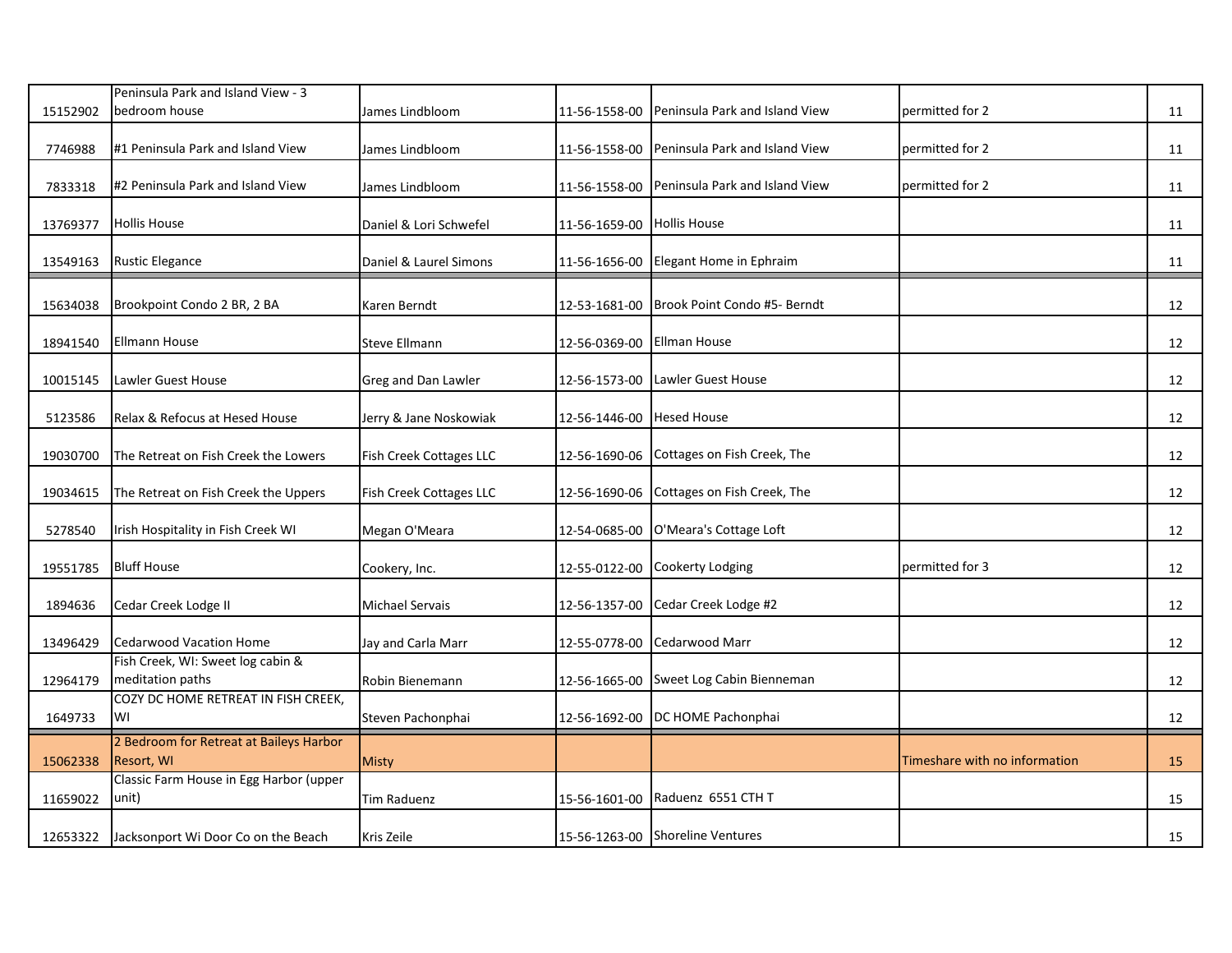| 14400793 | Door County Lakeside Retreat                   | Janet Slater                                                       | 15-56-1085-00               | Lakeside Paradise Slater                    |                           | 15 |
|----------|------------------------------------------------|--------------------------------------------------------------------|-----------------------------|---------------------------------------------|---------------------------|----|
| 9953250  | Door County Country Home                       | <b>Terry Kinney</b>                                                |                             | 27-55-0737-00 Door County Country Home      |                           | 27 |
| 185416   | Door County Waterfront Cottage                 | Lane Kendig and Elaine Carmichae 27-56-1156-00 Kendig Snake Island |                             |                                             |                           | 27 |
| 13379159 | Sherwood Point Cabin adjacent to<br>Lighthouse | Ricky & Carrie Uhlig                                               |                             | 27-56-1321-00 Sherwood Point Cabin          |                           | 27 |
| 18791774 | <b>Sunny Bike Path Apartment</b>               |                                                                    |                             |                                             |                           | 27 |
| 14142417 | Waterfront Cottage on Sturgeon Bay             | Louise Knutter                                                     |                             | 27-56-1680-00 Waterfront Cottage - Knutter  |                           | 27 |
| 17346242 | <b>Harbor Cottage Retreat</b>                  | Ray Ambrosius                                                      |                             | 27-56-1723-00 Harbor Cottage Retreat        |                           | 27 |
| 6798124  | The Cabbage, a 1969 A frame                    | Kimberly Hazen                                                     | 32-56-1496-00 Hazen Cabbage |                                             |                           | 32 |
| 18686076 | Get Ready to hear Welcome Home                 | Charlene K Berg                                                    |                             | 32-56-1756-00 Welcome Home- 12625 STH 42    |                           | 32 |
| 634251   | Door County Lakefront Cottage                  | Diane Christell                                                    |                             | 32-56-1250-00 Door County Lakefront Cottage |                           | 32 |
| 9818691  | Charming 1880's Log Cabin                      | Terry & Kermit Bott                                                |                             | 32-55-0770-00 Doc's Hideaway                |                           | 32 |
| 8346814  | Three Sister Meadow Private Room               | Tim and Kathleen Kay                                               | 32-56-1523-00               | Three Sisters Farm                          | permitted for three units | 32 |
| 8036265  | Three Sisters "Sweet" Retreat                  | Tim and Kathleen Kay                                               | 32-56-1523-00               | Three Sisters Farm                          | permitted for three units | 32 |
| 6795558  | <b>Rustic Summer Sleeping House</b>            | Tim and Kathleen Kay                                               |                             | 32-56-1523-00 Three Sisters Farm            | permnitted for 3          | 32 |
| 19476764 | North Woods Cottage                            | <b>Robert Grant</b>                                                |                             |                                             |                           | 32 |
| 1017049  | Door County Getaway - Sleeps 6                 | James Hedman                                                       | 32-53-1306-00               | Northbluff Retreat                          |                           | 32 |
| 896560   | Terra Cottages Gills Rock 2                    | Deborah "Sophie" Taubert Gehan 32-55-0124-00                       |                             | <b>Terra Cottages</b>                       | permitted for five units  | 32 |
| 1036370  | <b>Eclectic Style Cottage</b>                  | <b>Tim Raduenz</b>                                                 | 32-56-0930-00               | <b>EBDC-Raduenz</b>                         |                           | 32 |
| 897991   | Terra Cottages Gills Rock, Door Co.            | Deborah "Sophie" Taubert Gehan 32-55-0124-00                       |                             | <b>Terra Cottages</b>                       | permitted for five units  | 32 |
| 2336212  | Terra Cottages #3                              | Deborah "Sophie" Taubert Gehan 32-55-0124-00 Terra Cottages        |                             |                                             | permitted for five units  | 32 |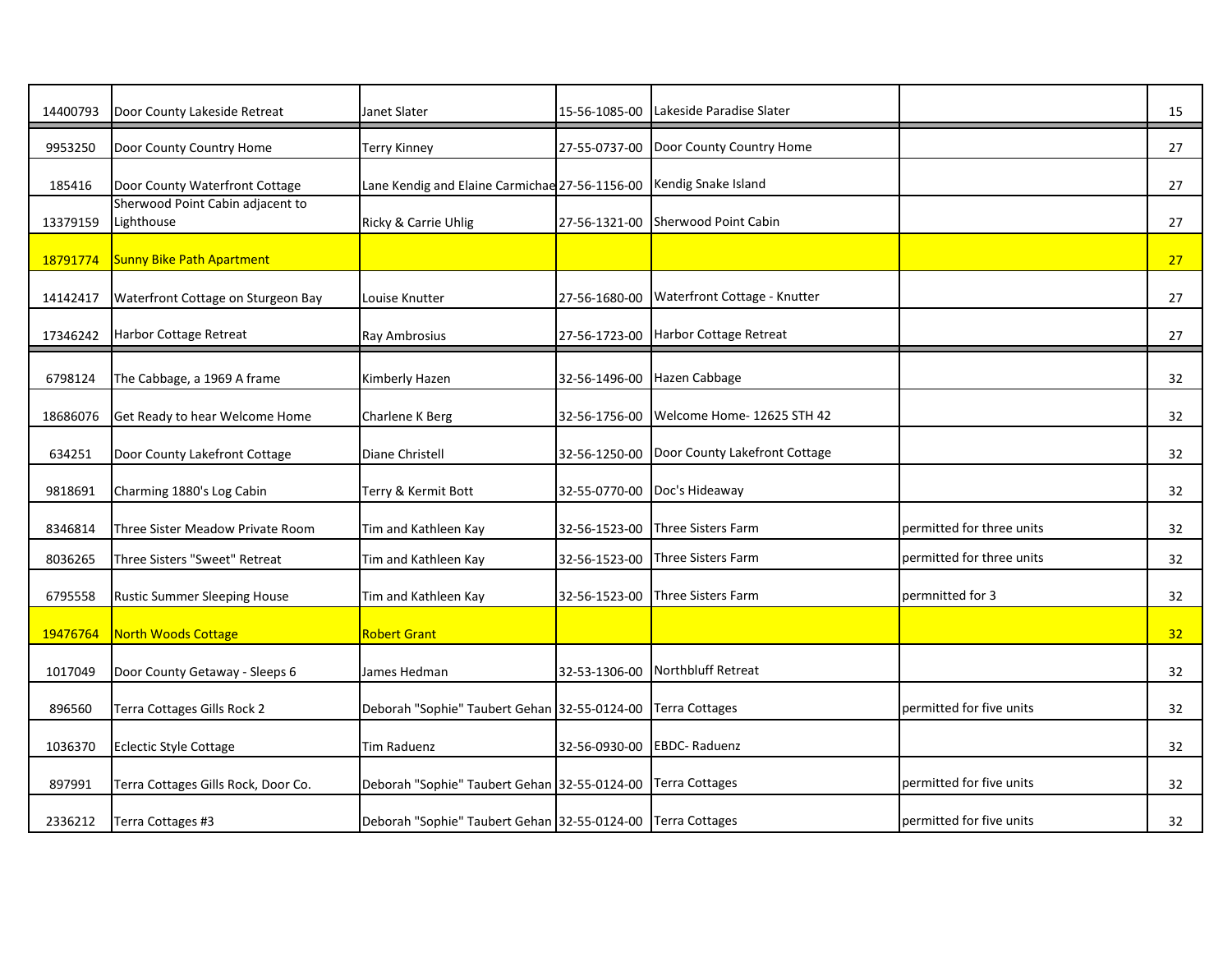| 7998854  | Architecturally Designed Charmer                     | Shelly Sprinkman                             | 32-56-1682-00 | Architecturally Designed Charmer |                          | 32              |
|----------|------------------------------------------------------|----------------------------------------------|---------------|----------------------------------|--------------------------|-----------------|
| 3904298  | Tree Tops Delight II                                 | Eileen and George True                       | 32-56-1331-00 | Tree Top Delight - True          | permitted for two units  | 32 <sup>2</sup> |
| 1300502  | Treetops Delight in Northern Door                    | Eileen and George True                       | 32-56-1331-00 | Tree Top Delight - True          | Permitted for two units  | 32              |
| 13597414 | Shoreline Resort-Condominiums 3rd Floor<br>Waterview | Rockton Shoreline, LLC                       | 32-51-0796-00 | Shoreline Resort & Condos        |                          | 32              |
| 14277383 | <b>Beautiful Door County Condo</b>                   | Rockton Shoreline, LLC                       | 32-51-0796-00 | Shoreline Resort & Condos        |                          | 32              |
| 1807644  | First Floor with Forest View                         | Loren & Helen Fandrei                        | 32-56-1341-00 | Granpa's House Rental Door Co WI |                          | 32              |
| 14648663 | Terra Cottages #4                                    | Deborah "Sophie" Taubert Gehan 32-55-0124-00 |               | <b>Terra Cottages</b>            | permitted for five units | 32              |
| 896385   | Sunny Cottage in Ellson Bay                          | Deborah "Sophie" Taubert Gehan 32-55-0124-00 |               | Terra Cottages                   | permitted for five units | 32              |
| 6383182  | Nor Dor Escape                                       | Benjamin Piller                              | 32-56-1418-00 | Piller-Gill Rock                 |                          | 32              |
| 12034716 | Fleetwing Cottage on Garrett Bay                     | Mary Ann Rademacher                          | 32-55-0455-00 | Fleetwing                        |                          | 32              |
| 13368133 | Delightful 2 Bdrm B&B                                | Kathleen Schmidt                             | 32-54-1638-00 | Hummingbird B&B                  |                          | 32              |
| 18580024 | Dockside Condo with fabulous water view Donald Erno  |                                              | 32-53-1751-00 | Dockside at Gills Rock           |                          | 32              |
| 4860774  | Huge House on Glidden Drive                          | Mary & Ray Spangler                          | 33-56-0400-00 | Mary's Beach House               |                          | 33              |
| 3047435  | Cottage on Lake in State Park                        | Barb & Gil Hoffman                           | 33-56-1429-00 | Cottage on Lake                  |                          | 33              |
| 12323917 | Woodsy Retreat on Lake Michigan                      | Joan Shiels                                  | 33-56-1627-00 | Woodsy Retreat on Lake Michigan  |                          | 33              |
| 13328872 | Door County Dream House                              | <b>Fred Suchy</b>                            | 33-56-0695-00 | Door County Dream Home           |                          |                 |
|          | Private country living in a scenic ranch<br>home     |                                              |               | Dogg House Cottages              | permitted for 2          | 33              |
| 14511904 |                                                      | <b>Connie Rockwell</b>                       | 33-55-0700-00 |                                  |                          | 33              |
| 15048452 | Door County Escape!                                  | Ann Johnson                                  | 33-56-1660-00 | Clark Lake Cottage - Johnson     | permitted for 2          | 33              |
| 15645178 | Dogg House Cottage - Door County                     | Connie Rockwell                              | 33-55-0700-00 | Dogg House Cottages              |                          | 33              |
| 13922784 | <b>Graybird Manor</b>                                | <b>Chris Demarinis</b>                       |               | 34-56-1672-00 Graybird Manor     |                          | 34              |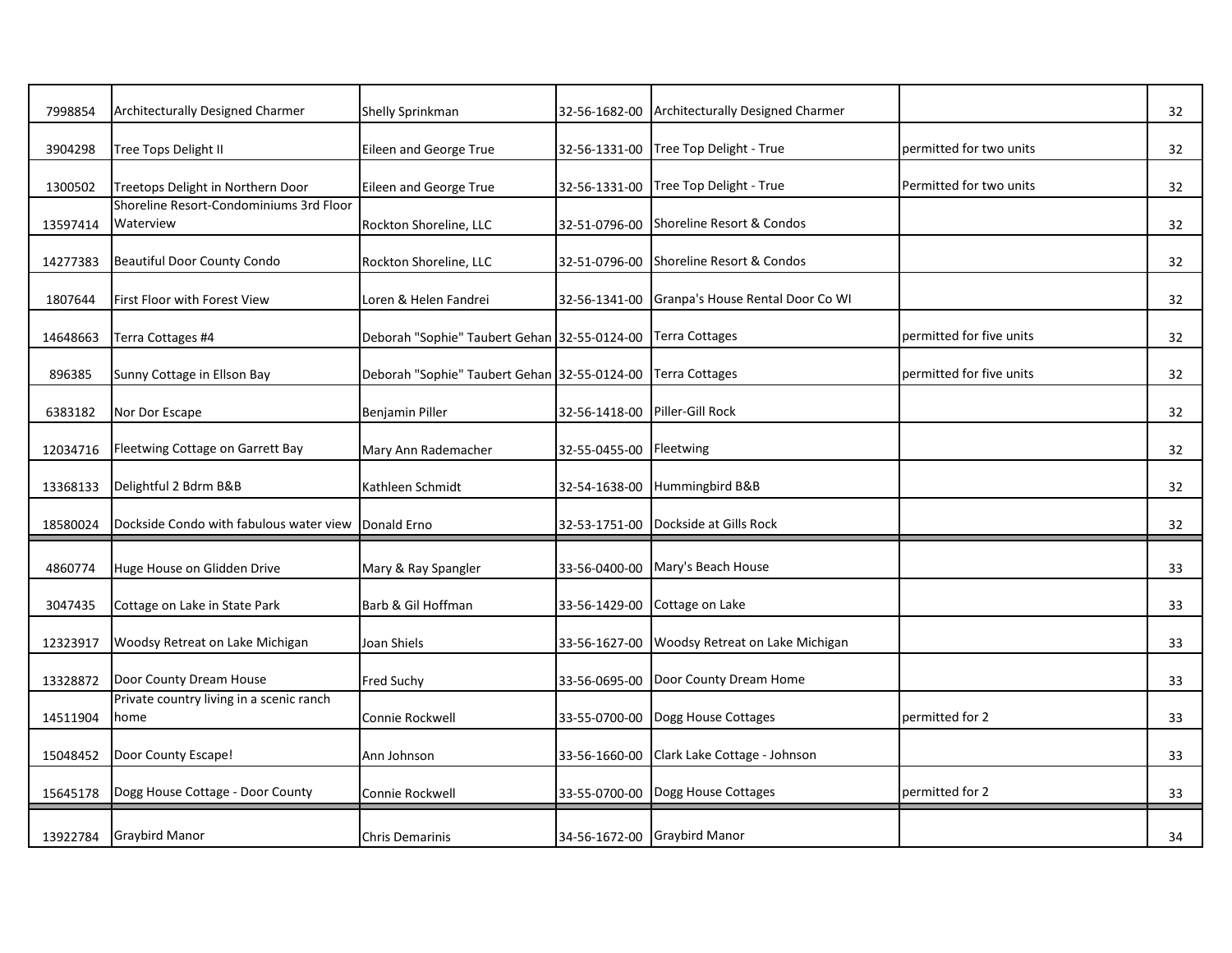| 13111748 | Condo at Highland Greens                              | Sarah George                                                     | 34-53-1039-00 | George's Getaway                                                                   |                                                        | 34 |
|----------|-------------------------------------------------------|------------------------------------------------------------------|---------------|------------------------------------------------------------------------------------|--------------------------------------------------------|----|
| 12672427 | Beach view waterfront park access!                    | Dawn and Walter Nawrot                                           | 34-56-1620-00 | Parkview Drive - Nawrot                                                            |                                                        | 34 |
| 19227870 | Cute and Cozy Steps from Downtown                     | Audrey and Craig Schmidt                                         | 34-56-1769-00 | Cute and Cozy Sister Bay - Schmidt                                                 |                                                        | 34 |
| 16332969 | Family Friendly Retreat in the Heart of<br>Sister Bay | Pamela Schmitz/ CPS Holdings LLC 34-56-1695-00 Sister Bay Chalet |               |                                                                                    |                                                        | 34 |
|          | 18346670 Manor on Main                                |                                                                  |               |                                                                                    |                                                        | 35 |
|          | 19179293 Door County Bayview                          | Diane Rockwell                                                   |               |                                                                                    |                                                        | 35 |
|          | 18683132 Perfectly Downtown                           | Carter Holdings LLC                                              | 35-56-1746-00 | Perfectly Downtown and Delaware Dream                                              | permitted for 2                                        | 35 |
|          |                                                       |                                                                  | 35-56-1746-00 | Perfectly Downtown and Delaware Dream                                              | permitted for 2                                        | 35 |
|          | 18359397 Barbara's Guest House                        | Stephen Day                                                      | 35-56-1727-00 | Barbara's Guest House                                                              |                                                        | 35 |
| 18150677 | In the heart of Sturgeon Bay.                         | David Hayes                                                      | 35-54-1427-00 | Reynolds House B&B                                                                 |                                                        | 35 |
| 17380652 | <b>Sawyer View Village</b>                            | Ken Glasheen                                                     | 35-56-1726-00 | <b>Sawyer View Village</b>                                                         |                                                        | 35 |
| 1095333  | A City Cottage in the Heart of Town                   | Kelly Avenson & Elliot Goettelman 35-56-1651-00                  |               | City Cottage, The                                                                  |                                                        | 35 |
| 10732512 | Private BR/BA, FRPLCE, Historic B&B                   | <b>Dennis Statz</b>                                              | 35-52-0856-00 | White Lace Inn                                                                     | permitted for eighteen - six units listed on<br>Airbnb | 35 |
| 9091864  | Porthaven                                             | Joe Fittshur                                                     | 35-56-1329-00 | Port Haven Executive Home                                                          |                                                        | 35 |
| 3324489  | Downtown Sturgeon Bay, Arbor                          | RME Holdings - Robert Esposito                                   | 35-53-1452-00 | Arbor and Postcard - RME Holdings                                                  | Permitted for two units                                | 35 |
| 8129738  | Sturgeon Bay Doll House                               | Patrice Sebastian                                                | 35-56-1565-00 | Sturgeon Bay Doll House                                                            |                                                        | 35 |
| 10704789 | Private BR/BA, WHRPL, Historic B&b                    | Dennis Statz                                                     | 35-52-0856-00 | White Lace Inn                                                                     | permitted for eighteen - six units listed on<br>Airbnb | 35 |
| 17586605 | The Diplomat Bed and Breakfast/Chancery<br>suite      | Tami Dal Santo                                                   | 35-54-1544-00 | Diplomat Bed and Breakfast                                                         | permitted for six units                                | 35 |
| 9506189  | Diplomat Bed and Breakfast/Treaty Suite               | Tami Dal Santo                                                   | 35-54-1544-00 | Diplomat Bed and Breakfast                                                         | permitted for six units                                | 35 |
| 3190446  | Downtown Sturgeon Bay - Postcard                      |                                                                  |               | RME Holdings - Robert Esposito   35-53-1452-00   Arbor and Postcard - RME Holdings | Permitted for two units                                | 35 |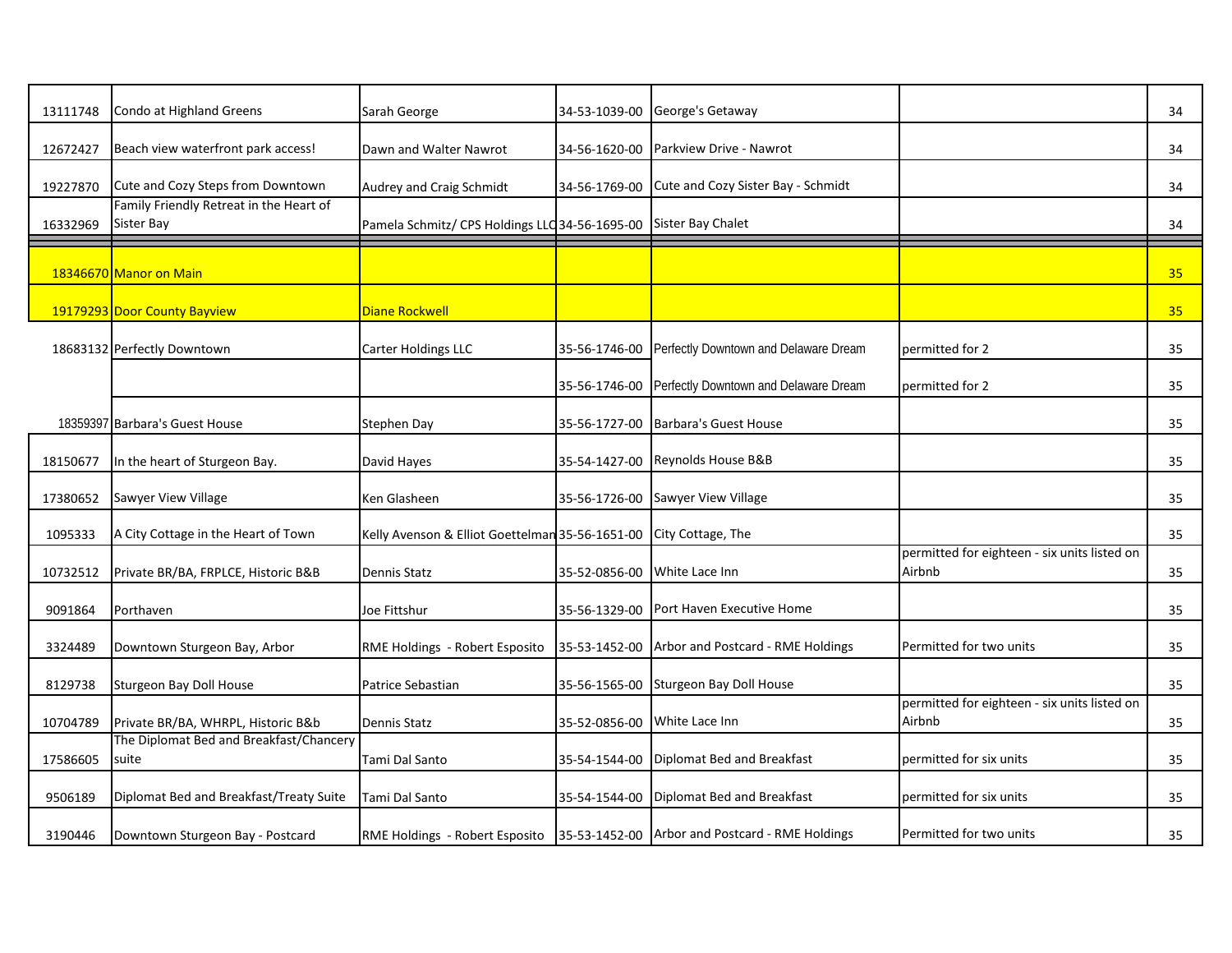| 19180482 | The Coach House                       | RME Holdings - Robert Esposito                    | 35-53-1628-00 |                                                  | permitted for 3                                        | 35 |
|----------|---------------------------------------|---------------------------------------------------|---------------|--------------------------------------------------|--------------------------------------------------------|----|
| 10569102 | Private BR/BA, FRPLCE, Historic B&B   | Dennis Statz                                      | 35-52-0856-00 | White Lace Inn                                   | permitted for eighteen - six units listed on<br>Airbnb | 35 |
|          |                                       |                                                   |               |                                                  | permitted for eighteen - six units listed on           |    |
| 10731586 | Private BR/BA, FP & WHO, Historic B&B | <b>Dennis Statz</b>                               | 35-52-0856-00 | White Lace Inn                                   | Airbnb                                                 | 35 |
|          |                                       |                                                   |               |                                                  | permitted for eighteen - six units listed on           |    |
| 10700860 | Private BR/BA, Whrlpl, Historic B&B   | <b>Dennis Statz</b>                               | 35-52-0856-00 | White Lace Inn                                   | Airbnb                                                 | 35 |
| 3280736  | Door County Waterfront Cottage        | CenterPointe Yacht Services                       | 35-56-0911-00 | CenterPointe Marina                              | permitted for three units                              | 35 |
|          |                                       |                                                   |               | CenterPointe Marina                              | permitted for three units                              | 35 |
| 13749828 | Door County Waterfront Cottage        | CenterPointe Yacht Services                       | 35-56-0911-00 |                                                  | permitted for eighteen - six units listed on           |    |
| 10730935 | Private BR/BA, FP & WHP, Historic B&B | Dennis Statz                                      | 35-52-0856-00 | White Lace Inn                                   | Airbnb                                                 | 35 |
|          |                                       |                                                   |               |                                                  |                                                        |    |
| 12792862 | Downtown Sturgeon Bay CornerSuite     | Robert & Teresa Esposito                          | 35-53-1628-00 | Villa and Corner Suite                           | permitted for 3                                        | 35 |
|          |                                       |                                                   |               |                                                  |                                                        |    |
| 9271311  | Chalet on the Shore                   | Jennifer Jorns & Brian Frisque                    | 35-56-1663-00 | Chalet by the Shore                              |                                                        | 35 |
| 18655796 | Petite Maison Bleu                    | <b>Terry Cummings</b>                             | 35-56-1755-00 | Petite Maison Bleu                               |                                                        | 35 |
| 13001169 | Gem Down the Lane                     | Carrie Rollins/ Estate of Jane Mead 35-56-1667-00 |               | Gem Down the Lane                                |                                                        | 35 |
| 3518762  | Downtown Sturgeon Bay, Door County    | Hans Reumschuessel                                | 35-56-1437-00 | Downtown Sturgeon Bay                            |                                                        | 35 |
| 13257277 | Door County Easy Living               | <b>Rich Miller</b>                                | 35-56-1654-00 | Door County Easy Living - Miller                 |                                                        | 35 |
| 12793691 | Downtown Sturgeon Bay Villa Suite     | Robert & Teresa Esposito                          | 35-53-1628-00 | Villa and Corner Suite                           | permitted for 3                                        | 35 |
|          |                                       |                                                   |               |                                                  |                                                        |    |
| 4692800  | the Magnolia Suite                    | Diane Allen & Mike Perski                         | 35-53-1096-00 | The Magnolia                                     |                                                        | 35 |
| 14487990 | Close to Everything in Sturgeon Bay   | Ann Kifer                                         | 35-56-1673-00 | <b>Neenah Street Holdings</b>                    |                                                        | 35 |
|          | Waterfront Home Downtown Sturgeon     |                                                   |               |                                                  |                                                        |    |
| 156786   | Bay, Door County                      | Lee Adams                                         | 35-56-1555-00 | Adams - Cozy Cottage on Memorial                 |                                                        | 35 |
| 17346242 | The 930                               | Rob Vogel                                         | 35-56-1730-00 | The 930                                          |                                                        | 35 |
|          |                                       | The Yacht Harbor, LLC &                           |               |                                                  |                                                        |    |
| 18035205 | The Mary I                            | Sturgeon Bay Marinas.com                          | 35-59-1676-00 | Door County Houseboat Rentals, LLC               | permitted for 2                                        | 35 |
|          |                                       | The Yacht Harbor, LLC &                           |               |                                                  |                                                        |    |
| 18913824 | Desiree the houseboat                 | Sturgeon Bay Marinas.com                          |               | 35-59-1676-00 Door County Houseboat Rentals, LLC | permitted for 2                                        | 35 |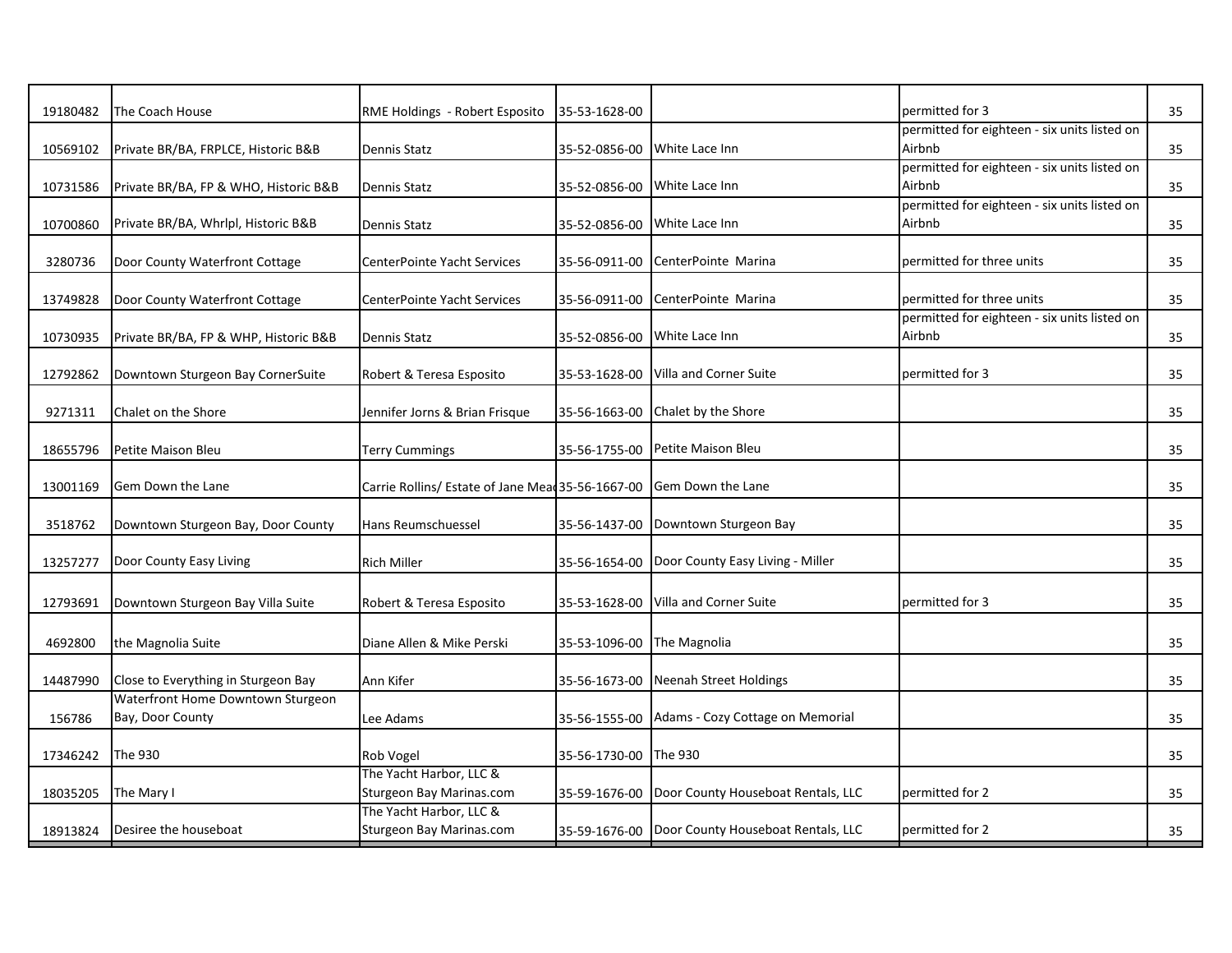| 5585456   | On the shore of Lake Michigan                              | Ann Emmerich                                                           | 36-56-1487-00                | Emmerich - On the Shore of Lake Michigan Permit deactivated listing not active |                  | 36 |
|-----------|------------------------------------------------------------|------------------------------------------------------------------------|------------------------------|--------------------------------------------------------------------------------|------------------|----|
| 19548982? | Tolan's Cottage                                            | Sally Tolan                                                            | 36-56-0816-13                | <b>Tolans Cottage</b>                                                          |                  | 36 |
| 18073736  | Claybanks   A Woodsy Retreat near Lake<br>Michigan         | David Goettelman                                                       |                              | 36-56-1731-00 Clay Banks Woodsy Retreat                                        |                  | 36 |
| 10283729  | Historic Family Farm                                       | <b>Tom Mickelson</b>                                                   |                              | 36-56-1579-00 Historic Family Farm                                             |                  | 36 |
| 6253565   | Lake Lane Cottages in Door County                          | Rob Vogel                                                              |                              | 36-56-0869-00 Lake Lane Cottages                                               | permitted for 3  | 36 |
| 11700582  | Lake Lane Cottages Camper                                  | Rob Vogel                                                              | 36-56-0869-00                | Lake Lane Cottages                                                             | permitted for 3  | 36 |
| 11699220  | Lake Lane Cottage                                          | Rob Vogel                                                              | 36-56-0869-00                | Lake Lane Cottages                                                             | permitted for 3  | 36 |
| 13664372  | Parkway Escape                                             | Dale & Carol Polzin                                                    | 39-56-0922-13                | Parkway Escape                                                                 |                  | 39 |
| 19285613  | <b>Beautiful Waterfront Cabin in Door</b><br><b>County</b> | Donn Rozz, Robert Paul                                                 | 39-53-1374-00                | Little Surgeon Cabin                                                           |                  | 39 |
| 1327057   | <b>Bedroom Cottage with a Water View</b>                   | Mark and Jill Schwarzbauer                                             |                              | 39-56-1320-00 La Bella Casa Di Mattoni                                         |                  | 39 |
| 19285613  | <b>Beautiful Waterfront Cabin Door County</b>              | Donn Rozz, Robert Paul                                                 | 39-53-1374-00                | Rozz Little Cemetery                                                           |                  | 39 |
| 15057147  | Door County Shore Front 2 Bdrm Cabin on<br>1.2 Acres       | Pat O'Donnell                                                          | 39-56-1398-00                | Cabin Sun Over Beach                                                           |                  | 39 |
| 17300921  | Family Friendly Cabin On The Bay!                          | Goffard                                                                | 39-56-1709-00                | Cabin on the Bay - Goffard                                                     |                  | 39 |
| 14266444  | Door County Waterfront Cottage                             | Bur Wholesale Company - John Bu 42-56-1666-00 Waterfront Cottage - BUR |                              |                                                                                |                  | 42 |
| 8898775   | Viking Village 2 Bedroom Flat                              | <b>Andrew Valentincic</b>                                              | 46-50-1596-00 Viking Village |                                                                                | permitted for 13 | 46 |
| 4799617   | Shoreline Log Cottage on Island                            | Kathleen Cascio                                                        |                              | 46-56-1510-00 Danish Log Cabin                                                 |                  | 46 |
| 5580349   | <b>Quiet Vacation Home</b>                                 | Debra L. Sheridan                                                      | 46-56-1526-00                | <b>Island Legacy House</b>                                                     |                  | 46 |
| 714587    | Quiet Cabin with Deck in Woods                             | Jim Beneda                                                             | 46-56-1575-00                | Quiet Cabin in the Woods - Beneda                                              |                  | 46 |
| 14825088  | Charming one bedroom flat at Viking<br>Village             | <b>Andrew Valentincic</b>                                              | 46-50-1596-00 Viking Village |                                                                                | permitted for 13 | 46 |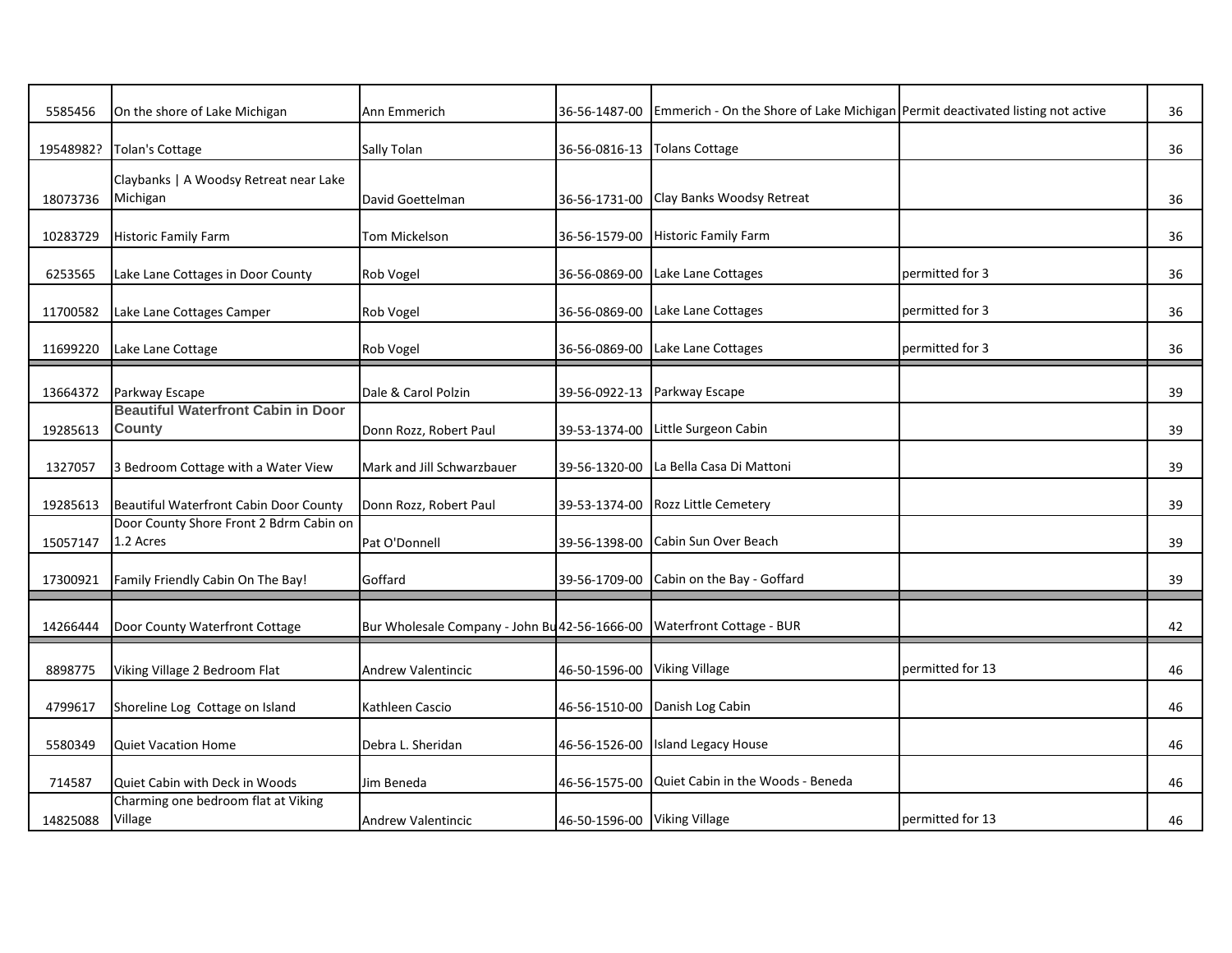| 11389754 | Charming Near Town Motel Room          | <b>Andrew Valentincic</b>                      | 46-50-1596-00 Viking Village |                                  | permitted for 13  | 46 |
|----------|----------------------------------------|------------------------------------------------|------------------------------|----------------------------------|-------------------|----|
| 13156138 | Cute Affordable Cabin on Island        | Dawn Chier                                     |                              | 46-55-0731-00 Coffee Creek Cabin | permitted for 2   | 46 |
|          | Coffee Creek Cabins "Biker Cabin" on   |                                                |                              |                                  |                   |    |
|          |                                        |                                                |                              |                                  |                   |    |
| 13378765 | Wash. Island                           | Dawn Chier                                     |                              | 46-55-0731-00 Coffee Creek Cabin | permitted for 2   | 46 |
| 14443055 | Bay Farm Lake Cottage                  | Kathleen Young                                 | 46-56-1650-00 Bay Farm LLC   |                                  |                   | 46 |
| 10907613 | Sunrise A Frame on the lake            | <b>Andrew Valentincic</b>                      | 46-50-1596-00 Viking Village |                                  | permitted for 13  | 46 |
|          |                                        |                                                |                              |                                  |                   |    |
| 15351847 | Cozy and charming studio with kitchen. | Andrew Valentincic                             | 46-50-1596-00 Viking Village |                                  | permitted for 13  | 46 |
|          |                                        |                                                |                              |                                  |                   |    |
| 16723200 | Summer Place Large Cabin               | Reinhold Schomann                              | 46-55-0643-00 Summer Place   |                                  | Permitted for 2   | 46 |
|          |                                        |                                                |                              |                                  |                   |    |
| 16768580 | Summer Place Small Cabin               | Reinhold Schomann                              | 46-55-0643-00 Summer Place   |                                  | Permitted for 2   | 46 |
|          |                                        |                                                |                              |                                  |                   |    |
| 6541476  | Charming Waterfront Cottage            | Alex Trueblood                                 |                              | 46-56-1411-00 Trueblood Cottage  |                   | 46 |
|          |                                        |                                                |                              |                                  |                   |    |
|          |                                        |                                                |                              |                                  |                   |    |
| 10943813 | Camp Villa B&B                         | Not Door County Comes up in Door County Search |                              |                                  | Outside DC        |    |
| 443694   | <b>Lundgren Tree Farm</b>              | Not Door County Comes up in Door County Search |                              |                                  | Outside DC        |    |
| 8900070  | <b>Flom Retreat</b>                    | Not Door County Comes up in Door County Search |                              |                                  | Outside DC        |    |
|          |                                        |                                                |                              |                                  |                   |    |
| 18506853 | <b>Downtown Menominee House</b>        | Not Door County Comes up in Door County Search |                              |                                  | Outside DC        |    |
|          | Escape to the Guest House on the       |                                                |                              |                                  |                   |    |
| 19176512 | Menominee                              | Not Door County Comes up in Door County Search |                              |                                  | Outside DC        |    |
|          |                                        |                                                |                              |                                  |                   |    |
|          | Home Away From Home Northern           |                                                |                              |                                  |                   |    |
| 19012043 | Wisconsin                              | Not Door County Comes up in Door County Search |                              |                                  | <b>Outside DC</b> |    |

| <b>MUNI</b> |                       | # of Airbnb Properties |
|-------------|-----------------------|------------------------|
|             | <b>Baileys Harbor</b> |                        |
|             | Clay Banks            |                        |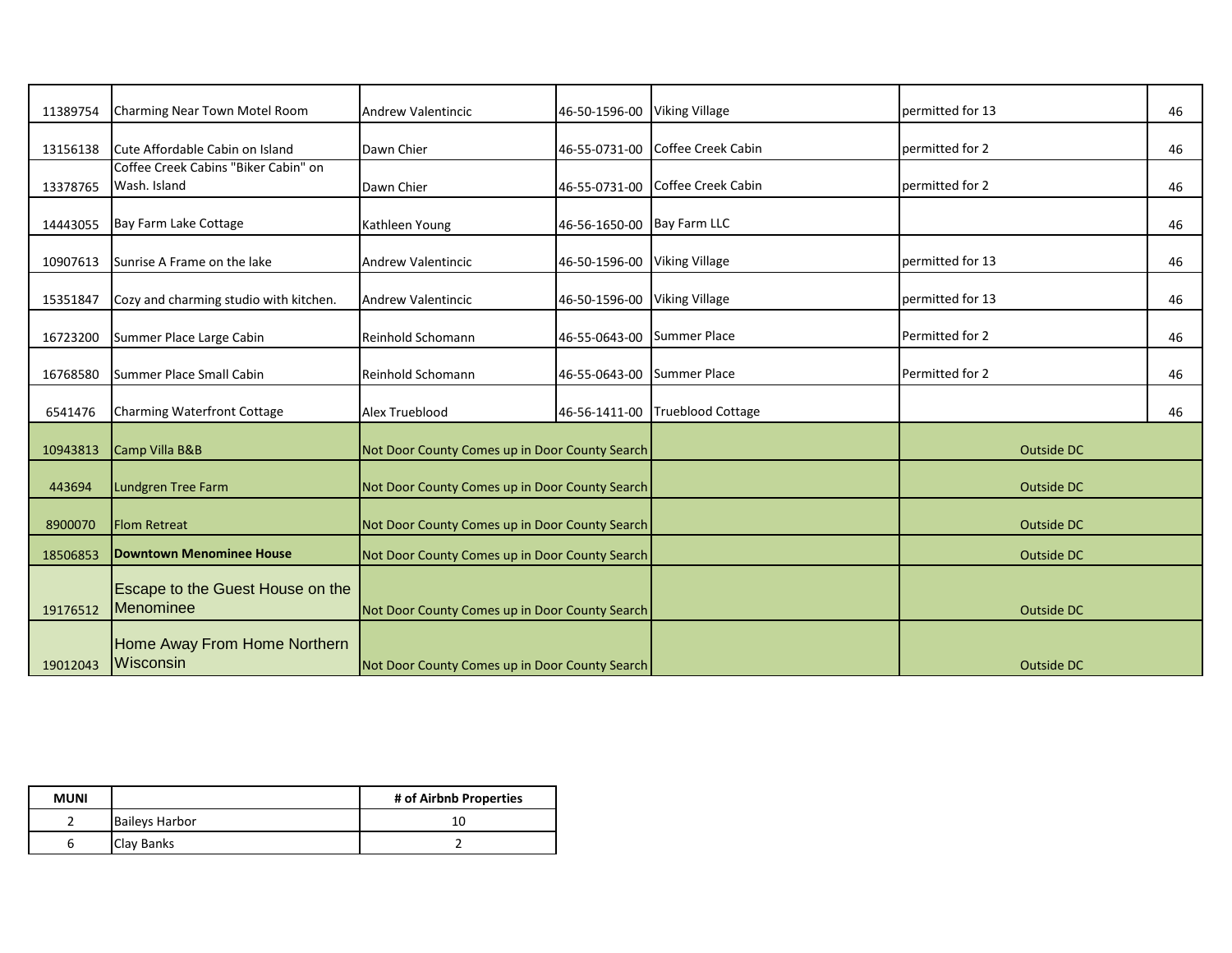| 8  | Town of Egg Harbor        | 28              |                                                |
|----|---------------------------|-----------------|------------------------------------------------|
| 9  | Village of Egg Harbor     | 19              |                                                |
| 11 | Ephraim                   | $5\phantom{.0}$ |                                                |
| 12 | Gibraltar                 | 12              |                                                |
| 14 | Town of Forestville       | 0               |                                                |
| 15 | Town of Jacksonport       | 4               |                                                |
| 27 | Nasewaupee                | 6               |                                                |
| 32 | <b>Liberty Grove</b>      | 25              |                                                |
| 33 | Sevastopol                | $\overline{7}$  |                                                |
| 34 | Sister Bay                | 5               |                                                |
| 35 | City of Sturgeon Bay      | 36              |                                                |
| 36 | Town of Sturgeon Bay      | 7               |                                                |
| 39 | Gardner                   | 6               |                                                |
| 42 | Union                     | 1               |                                                |
| 46 | <b>Washinton Island</b>   | 14              | 187 TOTAL IN DC                                |
|    | <b>NOT IN DOOR COUNTY</b> | 6               |                                                |
|    |                           |                 | 193 listings total when you search Door County |

| Not active |                               |                        |  |                                               |  |  |  |
|------------|-------------------------------|------------------------|--|-----------------------------------------------|--|--|--|
| 17281207   | Accessible 1 Bed 1 Bath Condo | Daniel and Linda Scott |  | 08-53-1685-00 Landmark Resort - #4105 - Scott |  |  |  |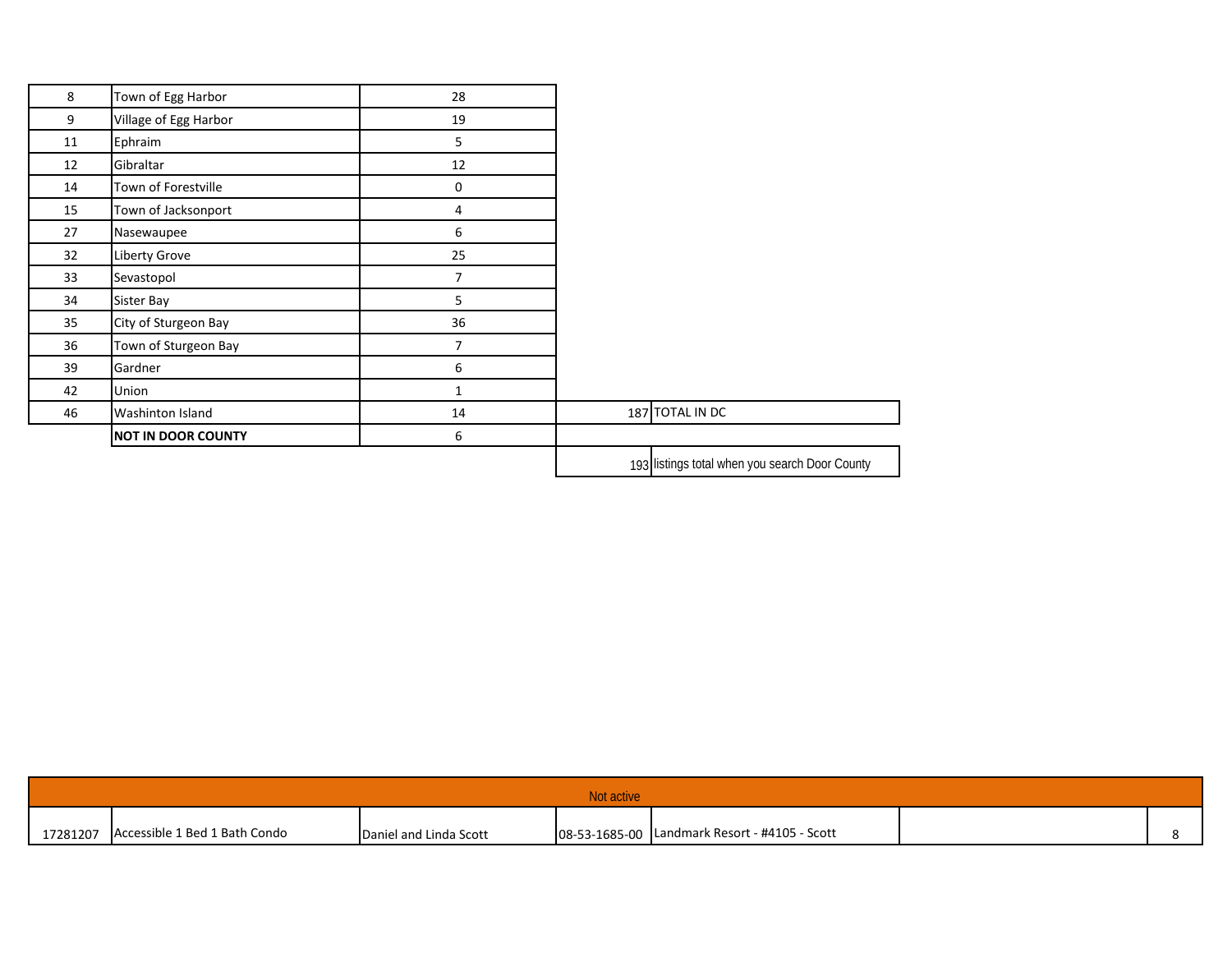| 5974438  | Charisma 34ft Sailboat                                                     | Helen & Robin Urban                                        | 35-59-1501-00 | Charisma Sailboat             |                                                          | 35             |
|----------|----------------------------------------------------------------------------|------------------------------------------------------------|---------------|-------------------------------|----------------------------------------------------------|----------------|
| 12588724 | Country Chalet of Fish Creek                                               | Dennis & Marla Sunstron                                    | 12-55-0830-00 | Country Chalet                |                                                          | 12             |
| 17027981 | Maple Grove Cottage                                                        | John and Maria Chomeau - Maple<br><b>Grove Cottage LLC</b> | 12-56-1330-00 | Maple Grove Cottage LLC       |                                                          | 12             |
| 2613362  | The Cotter Cottage                                                         | <b>Brandon Cotter</b>                                      | 34-56-1371-00 | The Cotter Cottage            |                                                          | 34             |
| 7530840  | Inn at Cedar Crossing                                                      | Stephen Hellmann                                           | 35-54-0827-00 | Inn at Cedar Crossing         |                                                          | 35             |
| 16690036 | Harbor Light Inn                                                           | Harbor Oasis LLC, Sheenah Arenz                            | 32-52-1527-00 | Harbor Light Inn              |                                                          | 32             |
| 12173811 | The Chalet on Garret Bay                                                   | Mary Ann Rademacher                                        | 32-56-1606-00 | Chalet, The                   |                                                          | 32             |
| 8282578  | The Cottage on Cottage Rd                                                  | Mark and Kari Speltz                                       | 32-56-1560-00 | The Cottage on Cottage Road   |                                                          | 32             |
| 230311   | Awesome Log Home Door Co, WI                                               | Cheryl M Robertson                                         | 27-56-1211-00 | Maple Haven Bed and Breakfast |                                                          | 27             |
| 4861518  | Beautiful Beach House                                                      | Mary & Ray Spangler                                        | 02-52-0393-00 | Cedar Beach Inn               |                                                          | $\overline{2}$ |
| 6006127  | Highview Lodge, 40 Private Acres                                           | Matthew T Reese                                            | 46-56-1279-00 | <b>Highview Lodge</b>         |                                                          | 46             |
| 11165648 | Luxury Rooms in heart of Ephraim                                           | <b>Diane Taillon</b>                                       | 11-52-1583-00 | Hillside Inn Ephraim          | permitted for 7                                          | 11             |
| 11819966 | Door County Log Cabin in Ephraim                                           | <b>Diane Taillon</b>                                       | 11-56-0963-00 | Log Cabin Place               | permitted for 3                                          | 11             |
| 11819036 | Door County Log Cabin in Ephraim!                                          | <b>Diane Taillon</b>                                       | 11-56-0963-00 | Log Cabin Place               | permitted for 3                                          | 11             |
| 6738821  | <b>Country Home</b>                                                        | John Heikkila                                              | 14-56-1539-00 | Heikkila - Country House      |                                                          | 14             |
| 5394977  | Three Sisters Farm Meadow House                                            | Tim and Kathleen Kay                                       | 32-56-1523-00 | Summer Sleeping House - Kay   | permitted for three units                                | 32             |
| 12009002 | Motor Sailor for Rent                                                      | <b>Brian Coffou</b>                                        | n/a           | m/a                           | signed certification of non-rental                       | 35             |
| 5586852  | Door County Bayshore Sunset View                                           | Helen & Robin Urban                                        | 42-56-1500-00 | Urban - 1052 Bayshore         | Property sold listing still active permit<br>deactivated | 42             |
| 1747509  | House on Golf Course & by Beach                                            | Kevin Murphy & Steve Brunke                                | 09-55-0753-00 | The Fifth hole                |                                                          | 9              |
| 155484   | <b>Baileys Harbor Yacht Private Location</b>                               | <b>Iris Marie</b>                                          |               |                               | Timeshare with no information                            | 2 <sup>1</sup> |
| 18119186 | 2 paddleboats & 1 rowboat for you to use<br>during your stay! Huffman Lake | Not Door County Comes up in Door County Search             |               |                               | <b>Outside DC</b>                                        |                |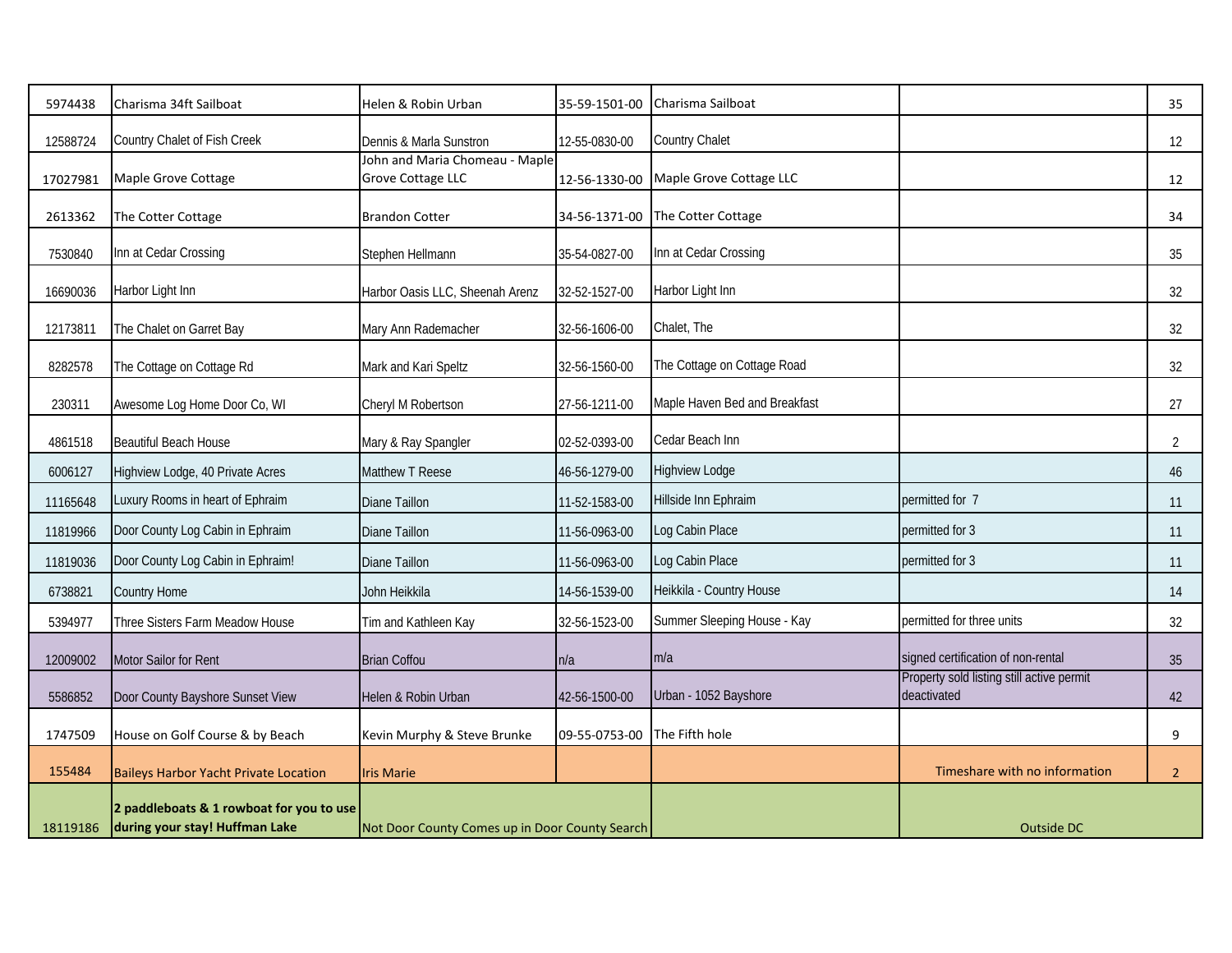| 11010408 | Sand Beach Cabin                                 | Not Door County Comes up in Door County Search |  | Outside DC |
|----------|--------------------------------------------------|------------------------------------------------|--|------------|
| 14648642 | <b>Upper Peninsula MI Retreat</b>                | Not Door County Comes up in Door County Search |  | Outside DC |
| 6313367  |                                                  | Not Door County Comes up in Door County Search |  | Outside DC |
| 6693529  |                                                  | Not Door County Comes up in Door County Search |  | Outside DC |
| 1471844  |                                                  | Not Door County Comes up in Door County Search |  | Outside DC |
| 14609133 |                                                  | Not Door County Comes up in Door County Search |  | Outside DC |
| 7476396  | <b>Private Waterfront Lake House</b>             | Not Door County Comes up in Door County Search |  | Outside DC |
| 1075853  | Modern Sunny Getaway Door County                 | Not Door County Comes up in Door County Search |  | Outside DC |
| 17712587 | Quiet and Serene Get-Away! 4 miles from<br>town. | Not Door County Comes up in Door County Search |  | Outside DC |

## Removed Listings that owner "certification of non rental"

|                            | Door County, Sister Bay 2br House Golf/Sunset |                               |  |  |
|----------------------------|-----------------------------------------------|-------------------------------|--|--|
| <mark>7556199  view</mark> |                                               | <b>Kitty and Biorn Hooper</b> |  |  |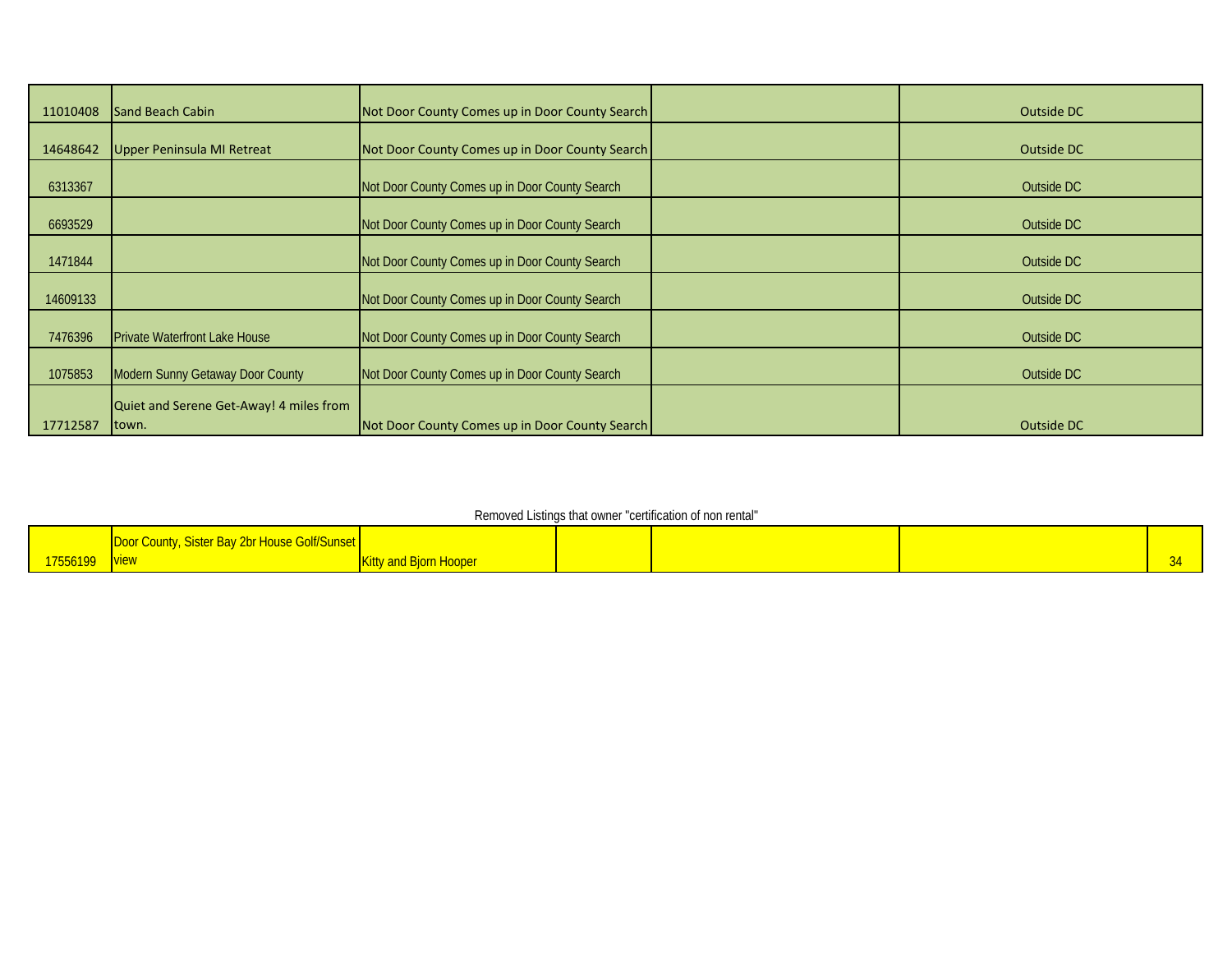п 的,我们也不会有什么。""我们的人,我们也不会有什么?""我们的人,我们也不会有什么?""我们的人,我们也不会有什么?""我们的人,我们也不会有什么?""我们的 **这个人的人,我们也不能在这个人的人,我们也不能在这个人的人,我们也不能在这个人的人,我们也不能在这个人的人,我们也不能在这个人的人,我们也不能**是我们的人,我们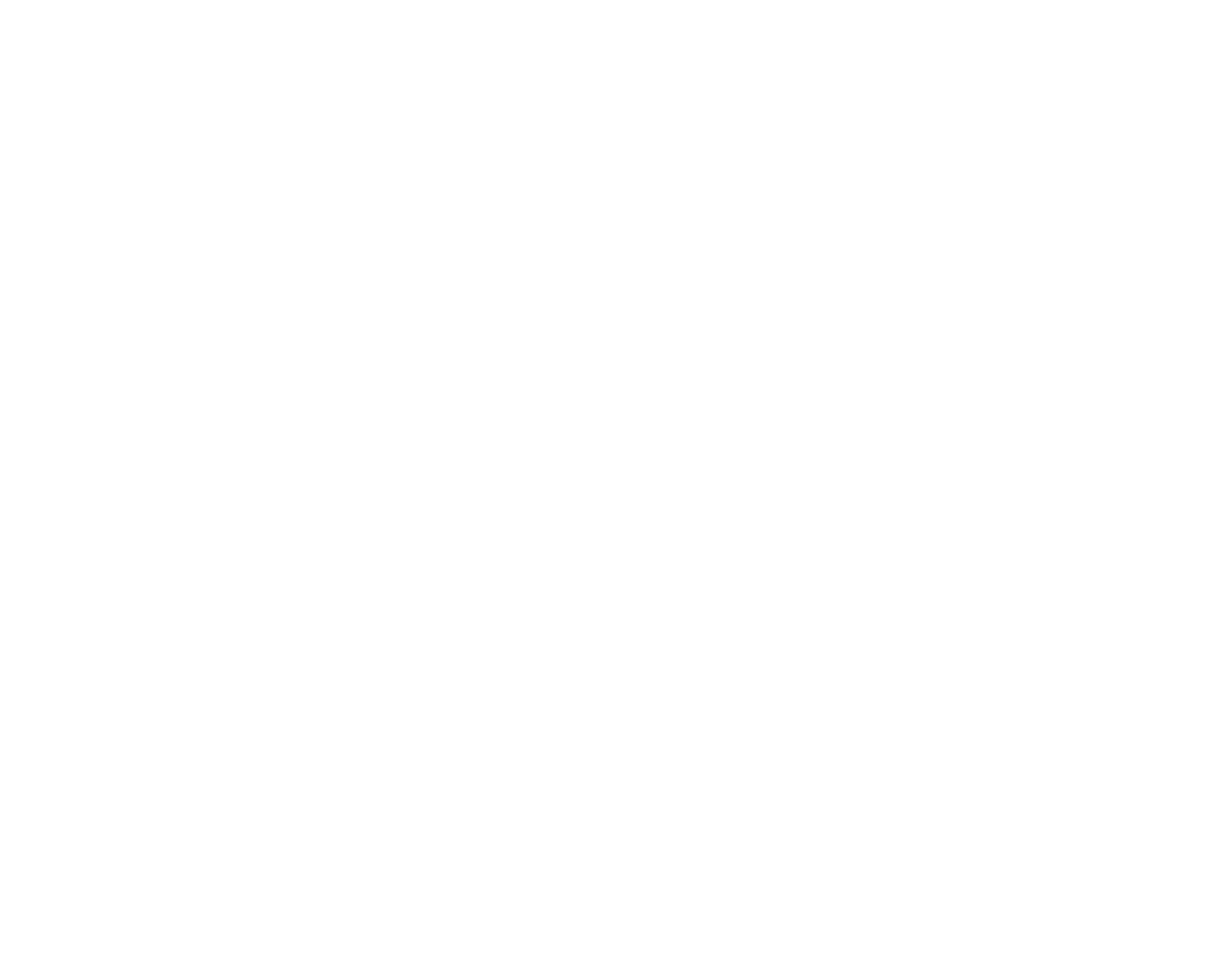the control of the control of the control of m. ,我们也不会有什么。""我们的人,我们也不会有什么?""我们的人,我们也不会有什么?""我们的人,我们也不会有什么?""我们的人,我们也不会有什么?""我们的人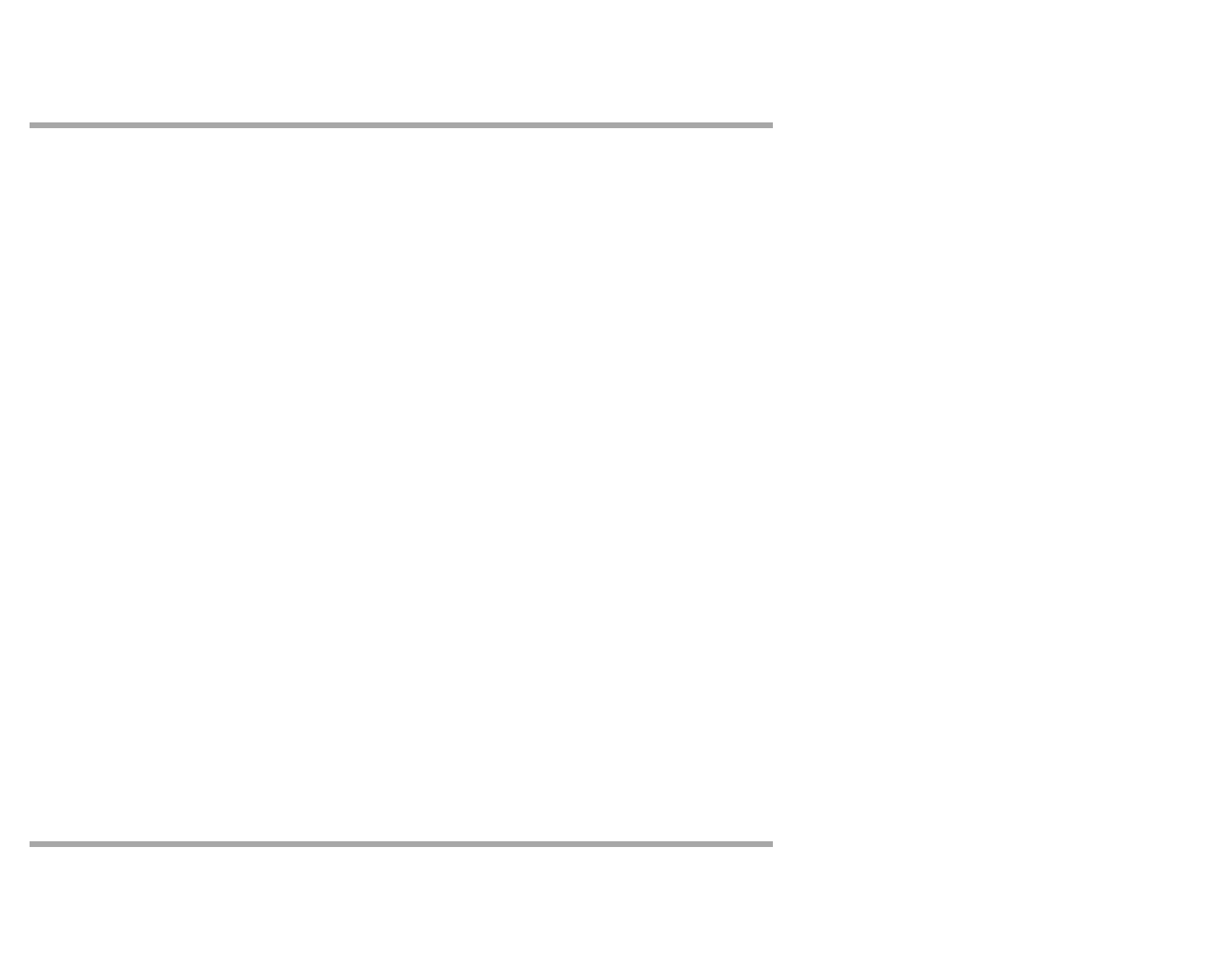m. and the control of the control of the control of the control of the control of the control of the control of the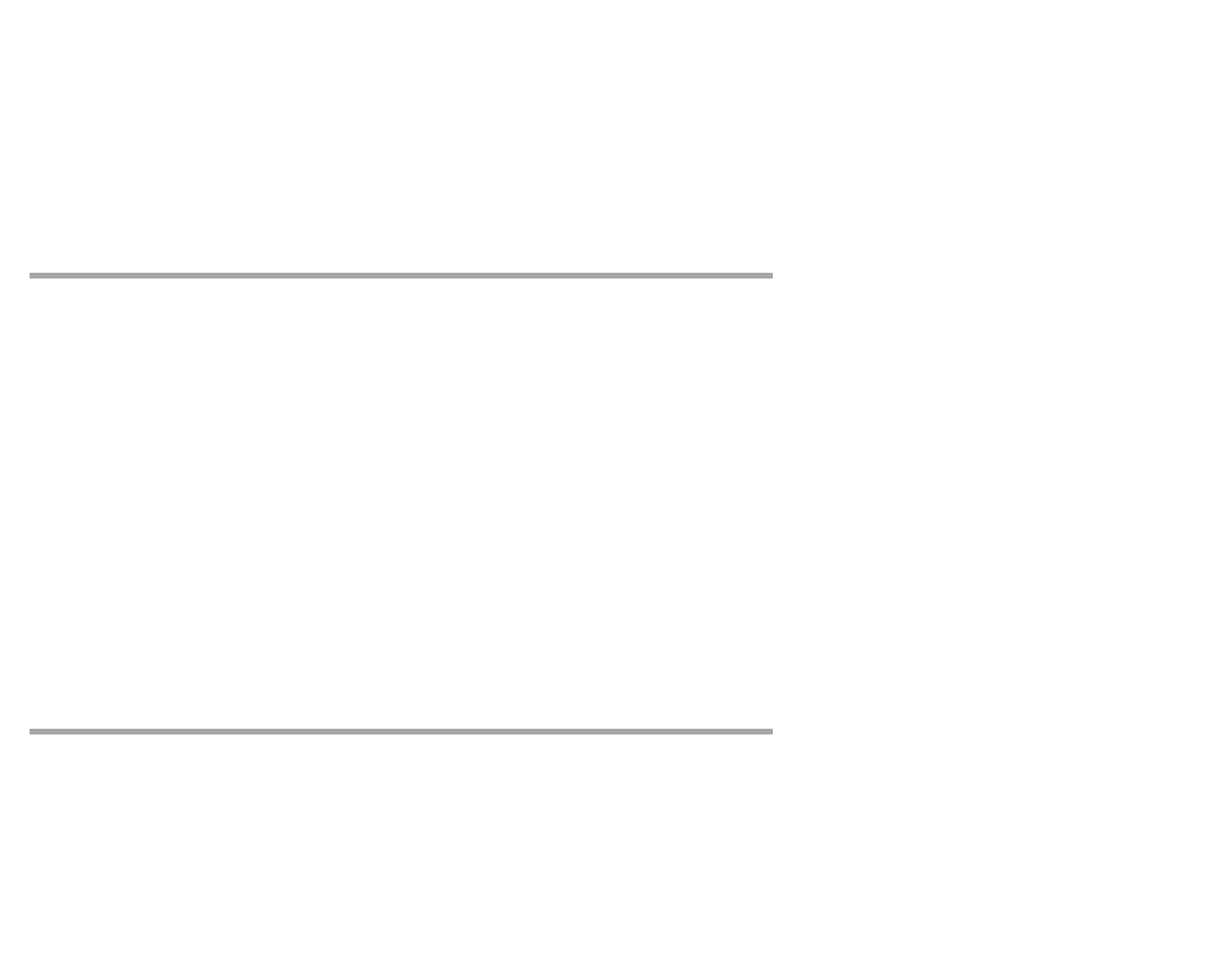and the control of the control of the control of the control of the control of the control of the control of the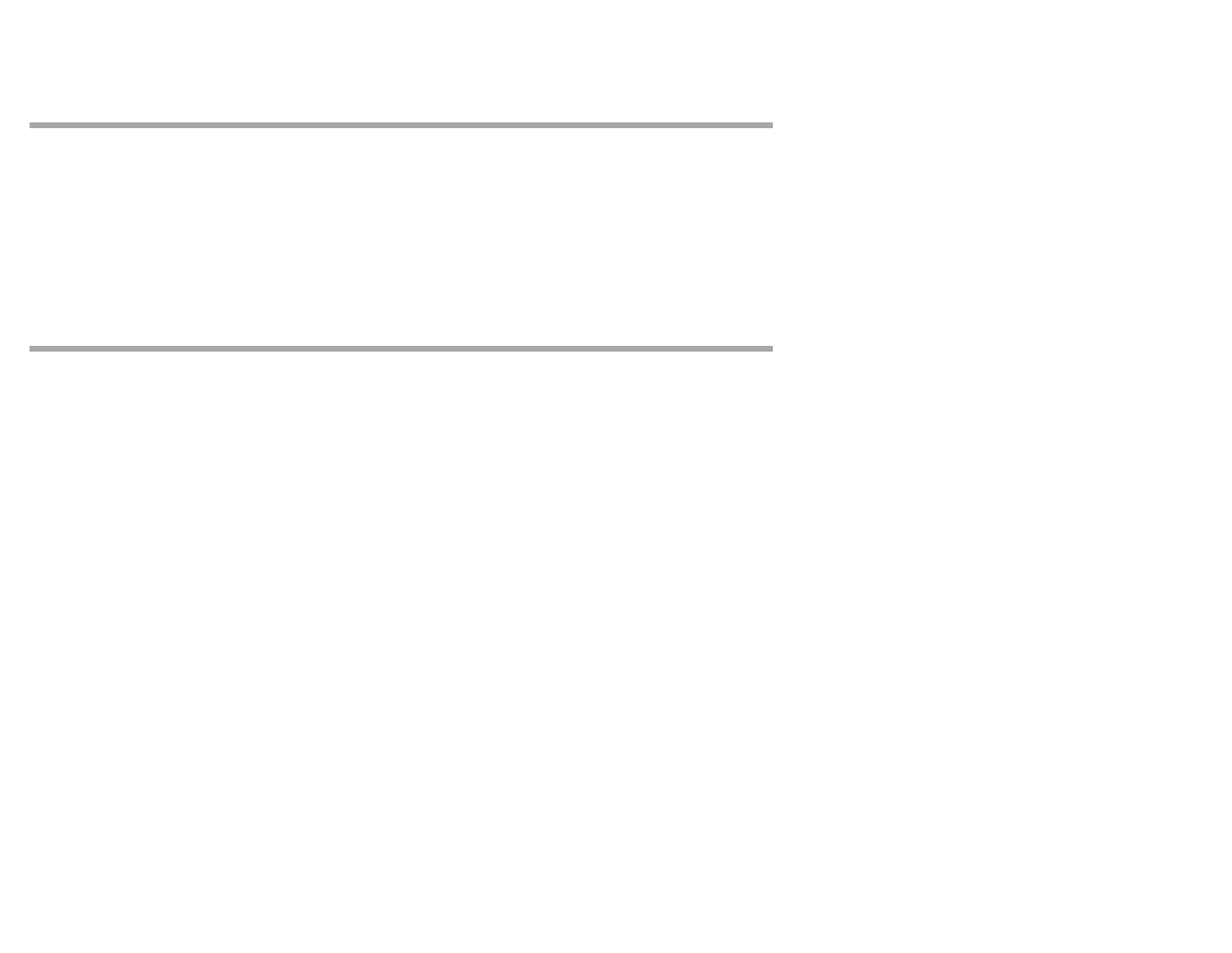,我们也不会有什么?""我们的人,我们也不会有什么?""我们的人,我们也不会有什么?""我们的人,我们也不会有什么?""我们的人,我们也不会有什么?""我们的人 ,我们也不会有什么?""我们的人,我们也不会有什么?""我们的人,我们也不会有什么?""我们的人,我们也不会有什么?""我们的人,我们也不会有什么?""我们的人 ×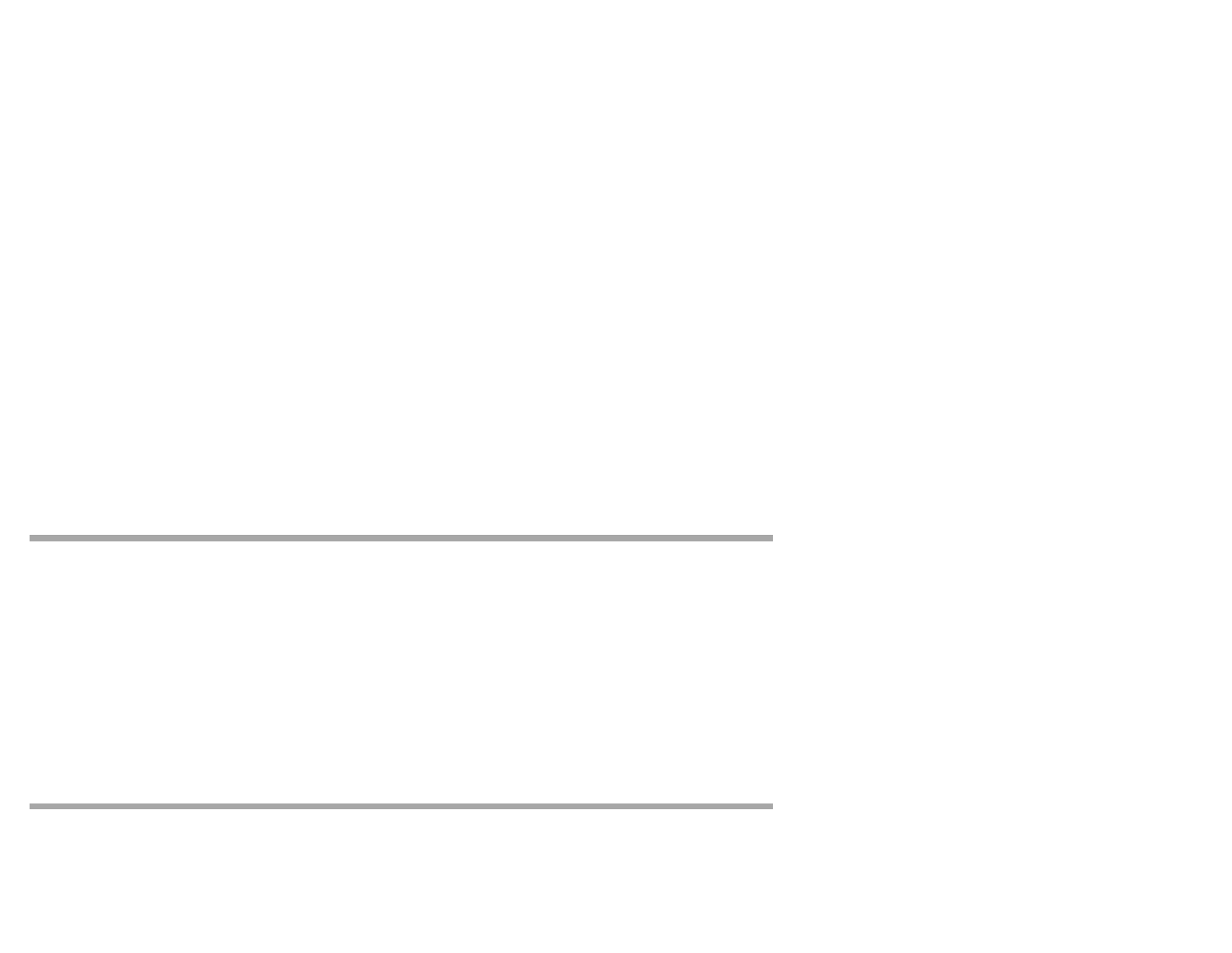a sa kacamatan ing Kabupatèn Kabupatèn Kabupatèn Kabupatèn Kabupatèn Kabupatèn Kabupatèn Kabupatèn Kabupatèn K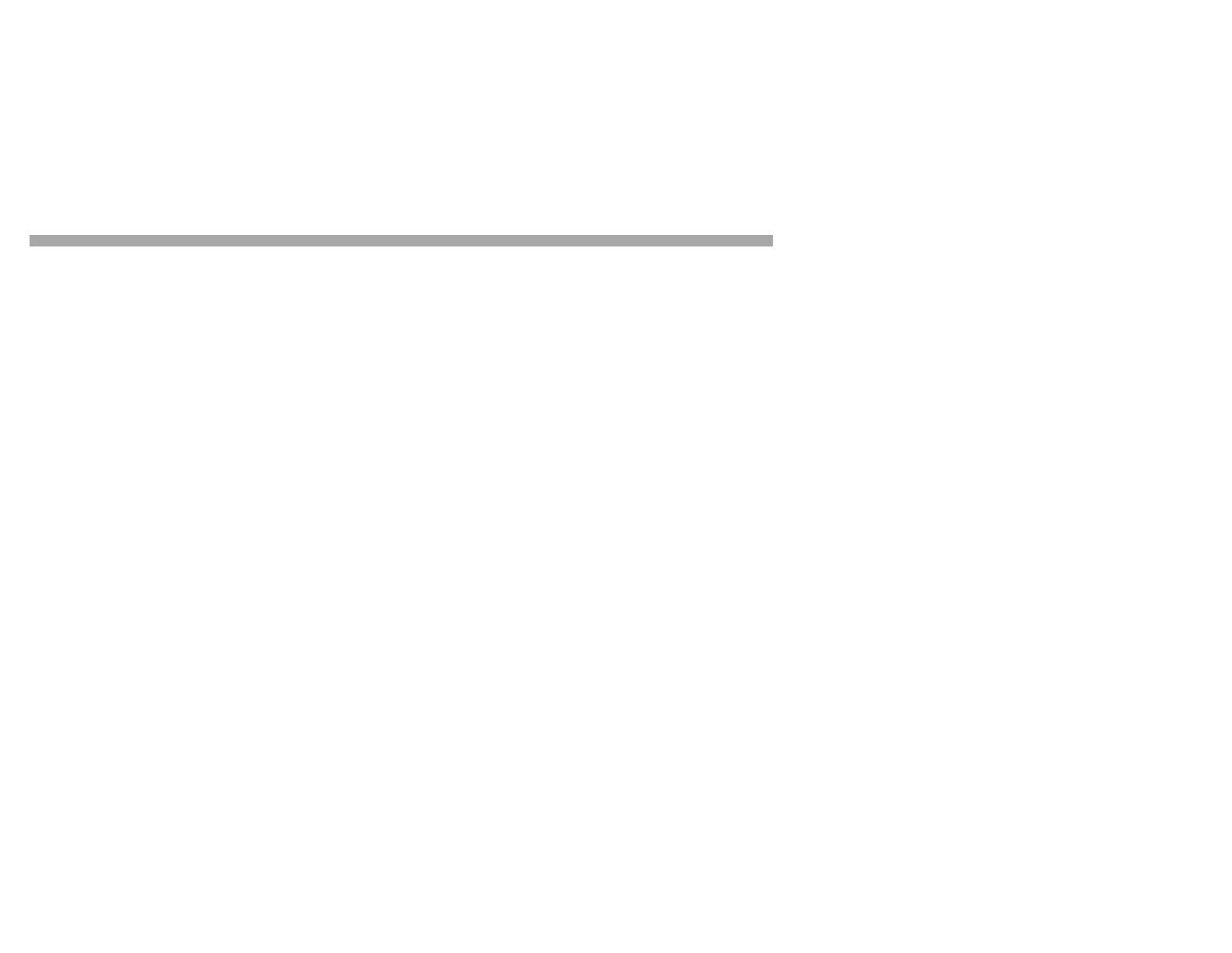,我们也不会有什么。""我们的人,我们也不会有什么?""我们的人,我们也不会有什么?""我们的人,我们也不会有什么?""我们的人,我们也不会有什么?""我们的人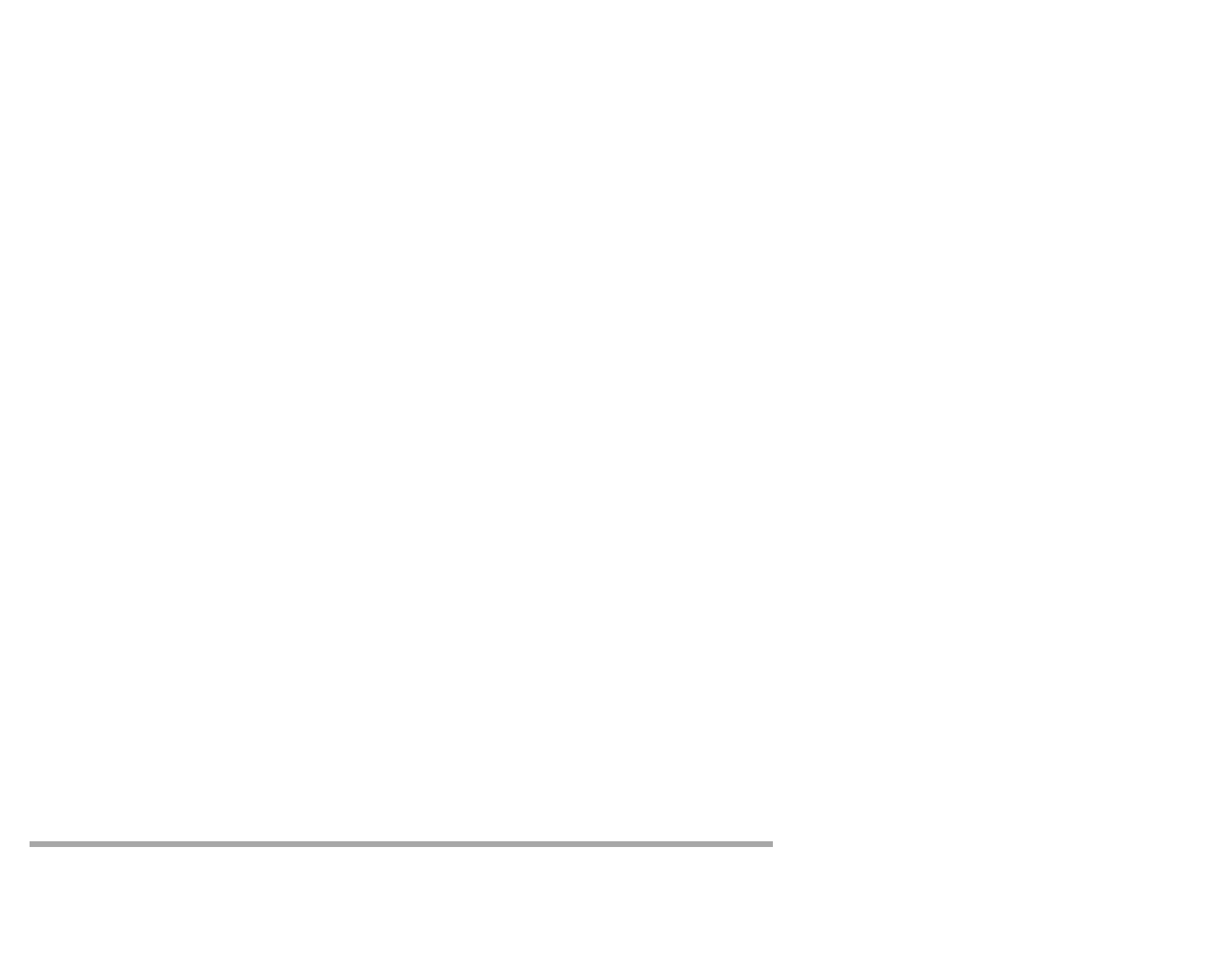的,我们也不会有什么。""我们的人,我们也不会有什么?""我们的人,我们也不会有什么?""我们的人,我们也不会有什么?""我们的人,我们也不会有什么?""我们的 and the control of the control of the control of the control of the control of the control of the control of the

的,我们也不会有什么?""我们的人,我们也不会有什么?""我们的人,我们也不会有什么?""我们的人,我们也不会有什么?""我们的人,我们也不会有什么?""我们的